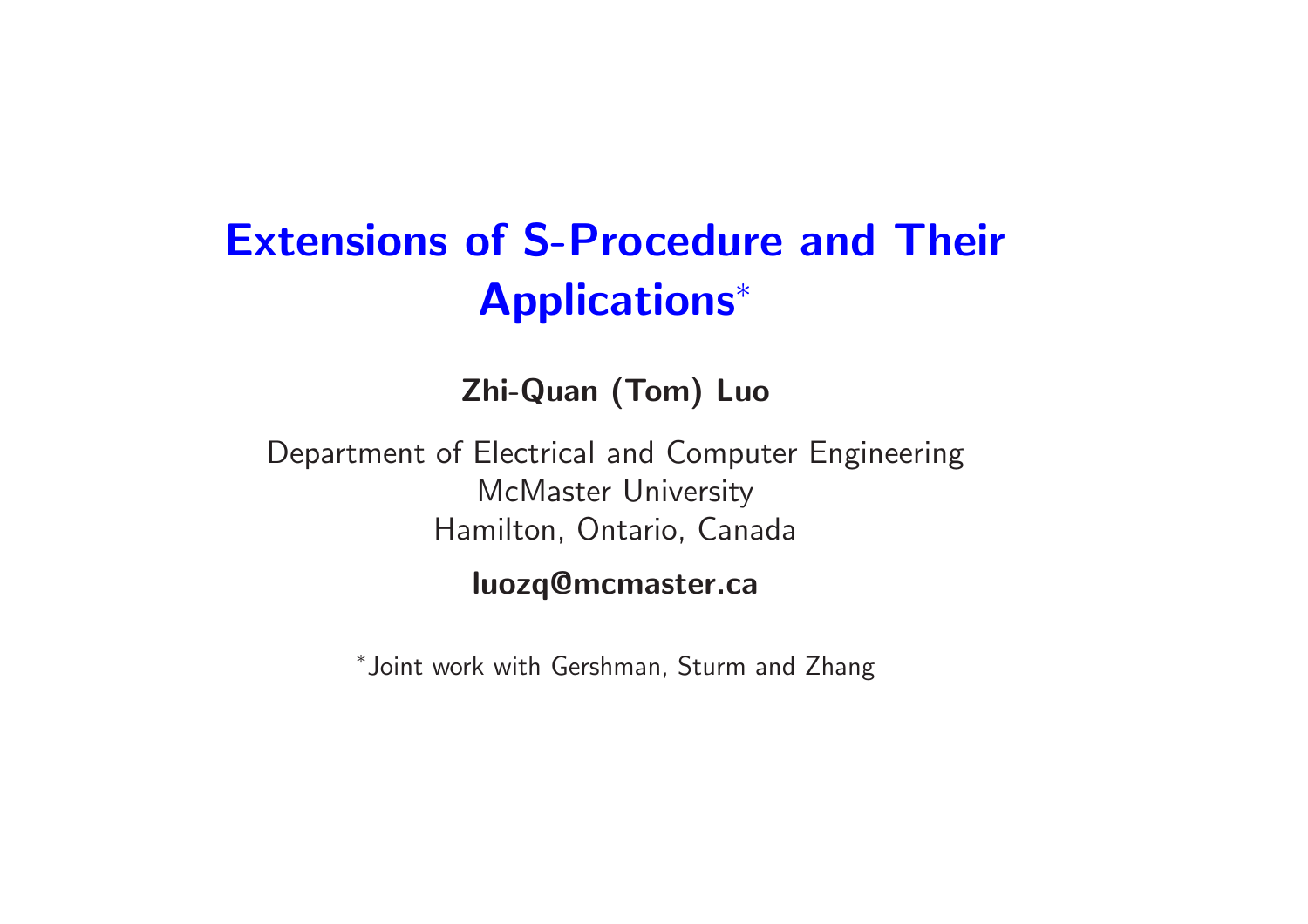### **Content**

- Introduction and Motivation
	- **–** Minimizing 1-dim quadratic polynomials
	- **–** Linear matrix inequality representation
	- **–** S-procedure and the trust region subproblem
- Extensions of S-procedure
	- **–** S-procedure in matrix forms
	- **–** S-procedure in matrix fractional forms
- Applications to robust optimization
	- **–** Robust LP with rounding errors (extension to Ben-Tal, Nemirovskii)
	- **–** Robust beamforming application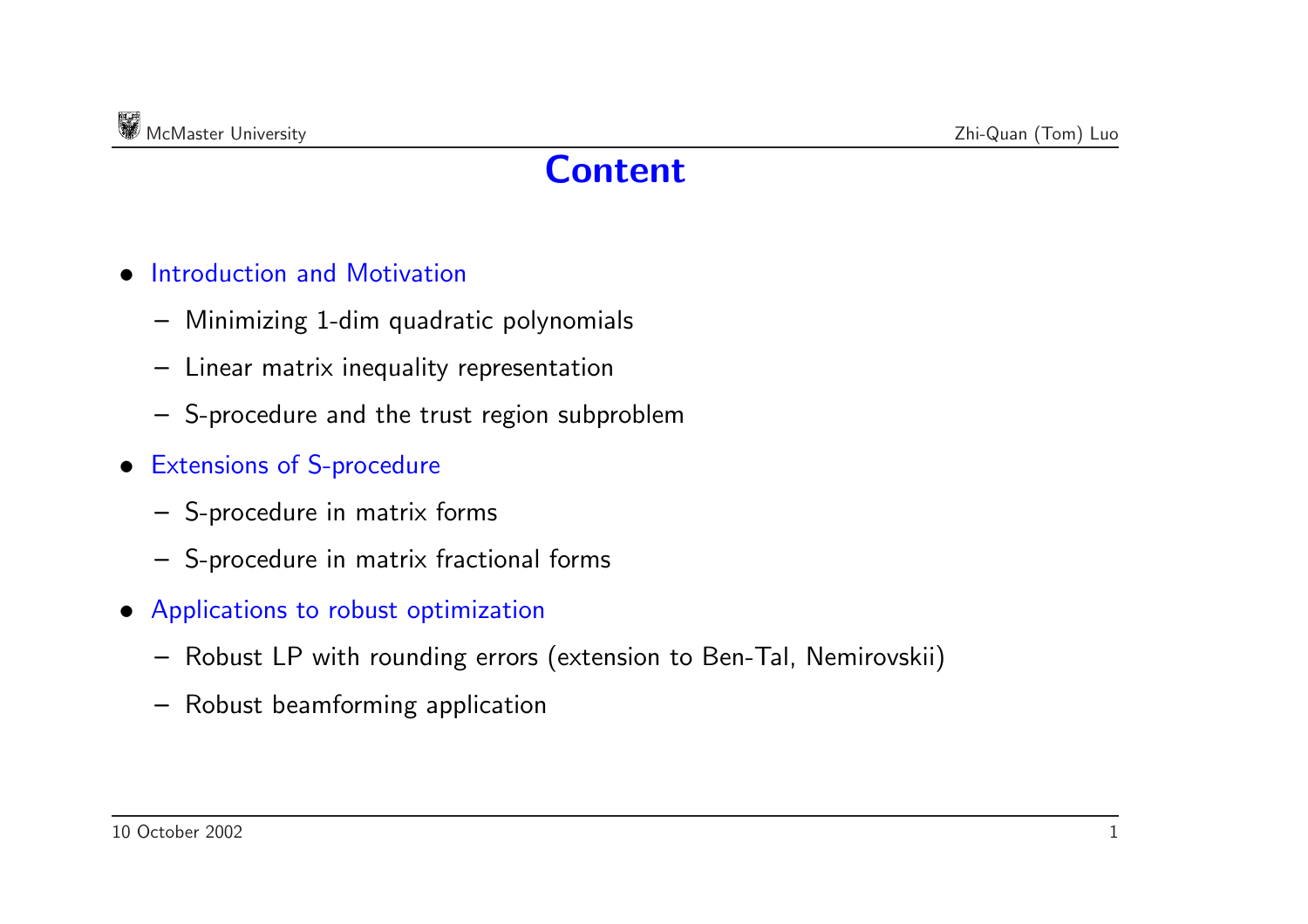## **Minimizing 1-dim Quadratic Polynomials**

• Let 
$$
q(x) = c + 2bx + ax^2
$$
,  $x \in \Re$ . Then

$$
q(x) = (1, x) \begin{bmatrix} c & b \\ b & a \end{bmatrix} \begin{pmatrix} 1 \\ x \end{pmatrix} \geq 0, \ \forall \ x \in \Re \iff \begin{bmatrix} c & b \\ b & a \end{bmatrix} \succeq \mathbf{0}.
$$

• Moreover, we have

$$
q(x) \ge 0, \ \forall \ x^2 \le 1 \iff \exists s \ge 0, \text{ s.t. } q(x) \ge s(1-x^2), \ \forall x \in \Re.
$$

• In matrix form, we have

$$
q(x) \ge 0, \ \forall \ x^2 \le 1 \iff \begin{bmatrix} c-s & b \\ b & a+s \end{bmatrix} \succeq 0, \text{ for some } s \ge 0.
$$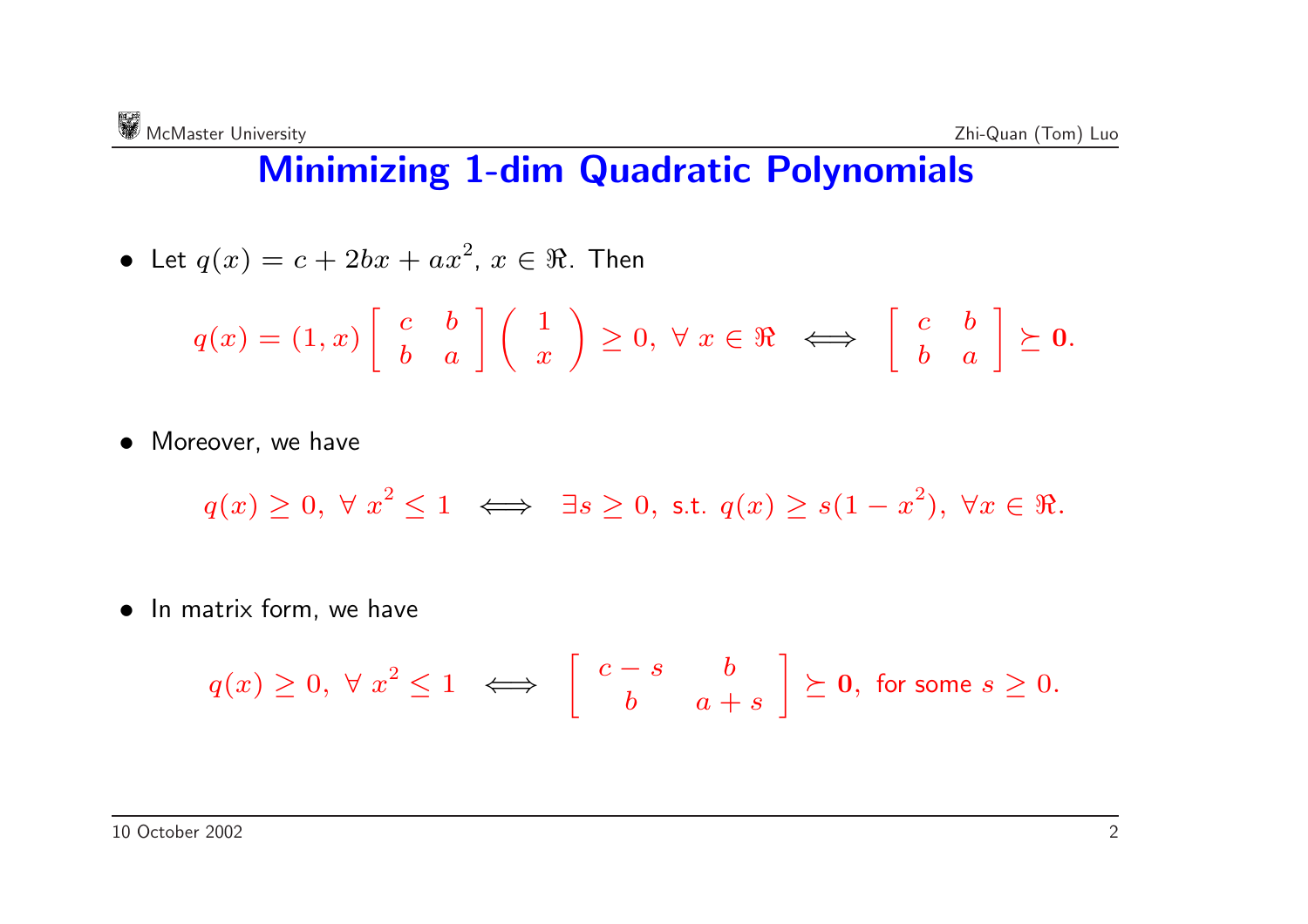## **Minimizing 1-dim Quadratic Polynomials**



An SDP, solvable by interior point methods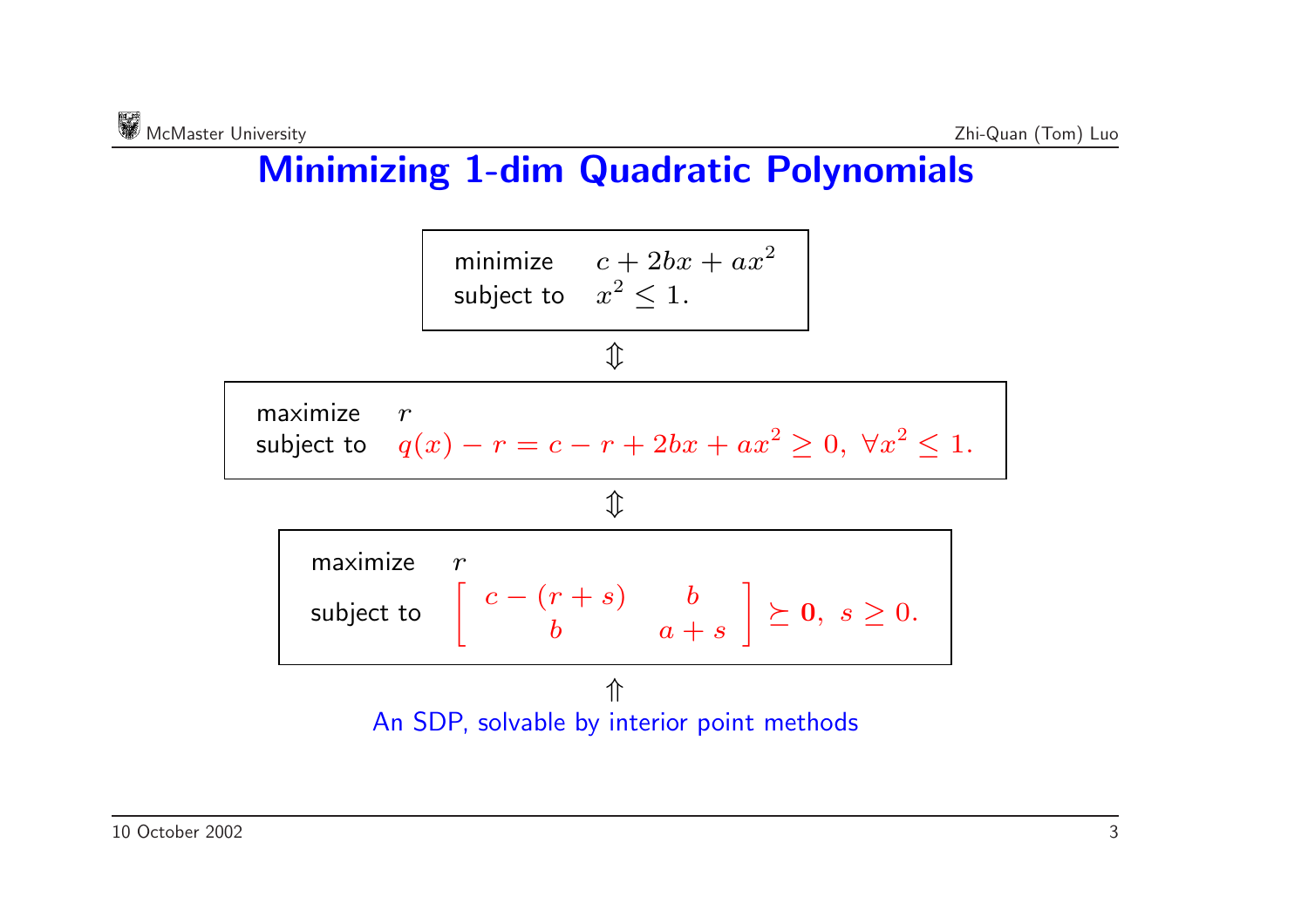#### **LMI Description**

Let  $D = [-1, 1]$ , we obtain the LMI characterization of the nonnegative quadratic function cone

$$
\mathcal{K}_{1,1}(D) = \left\{ \begin{bmatrix} c & b \\ b & a \end{bmatrix} \middle| c + 2bx + ax^2 \ge 0, \forall x \in D \right\}
$$
  
= 
$$
\left\{ \begin{bmatrix} c & b \\ b & a \end{bmatrix} \middle| \begin{bmatrix} c & b \\ b & a \end{bmatrix} \succeq s \begin{bmatrix} 1 & 0 \\ 0 & -1 \end{bmatrix}, s \ge 0 \right\}
$$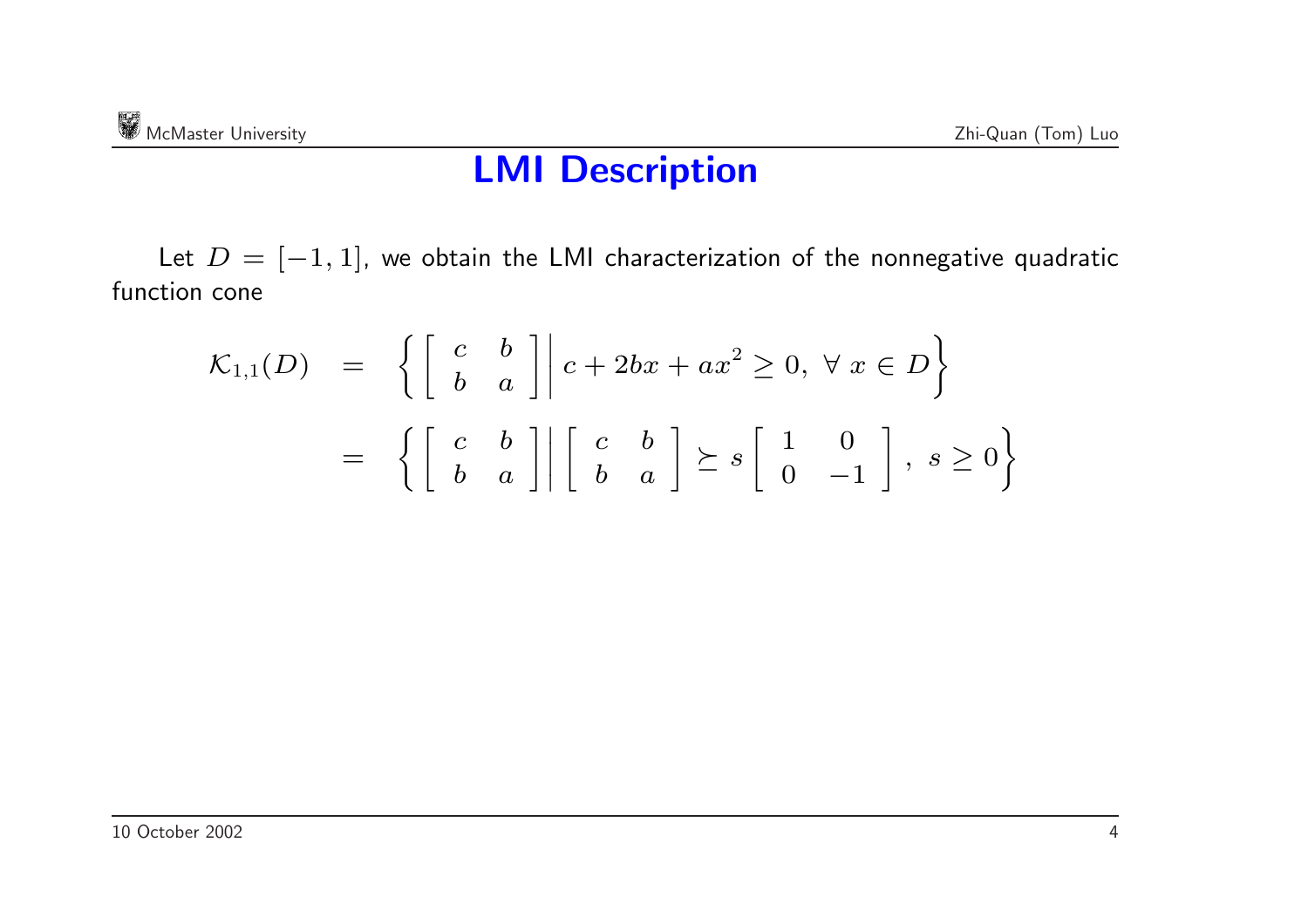## **Trust Region Subproblem**

Consider the following well known trust region subproblem:

$$
\begin{array}{ll}\text{minimize} & c + 2\mathbf{b}^T \mathbf{x} + \mathbf{x}^T \mathbf{A} \mathbf{x} \\ \text{subject to} & \| \mathbf{x} \| \le 1. \end{array} \tag{1}
$$

- Occurs frequently in trust region type methods for nonlinear programming
- Polynomial time solvable (**<sup>A</sup>** not necessarily PSD.)
- Can be reformulated as an SDP (semi-definite program)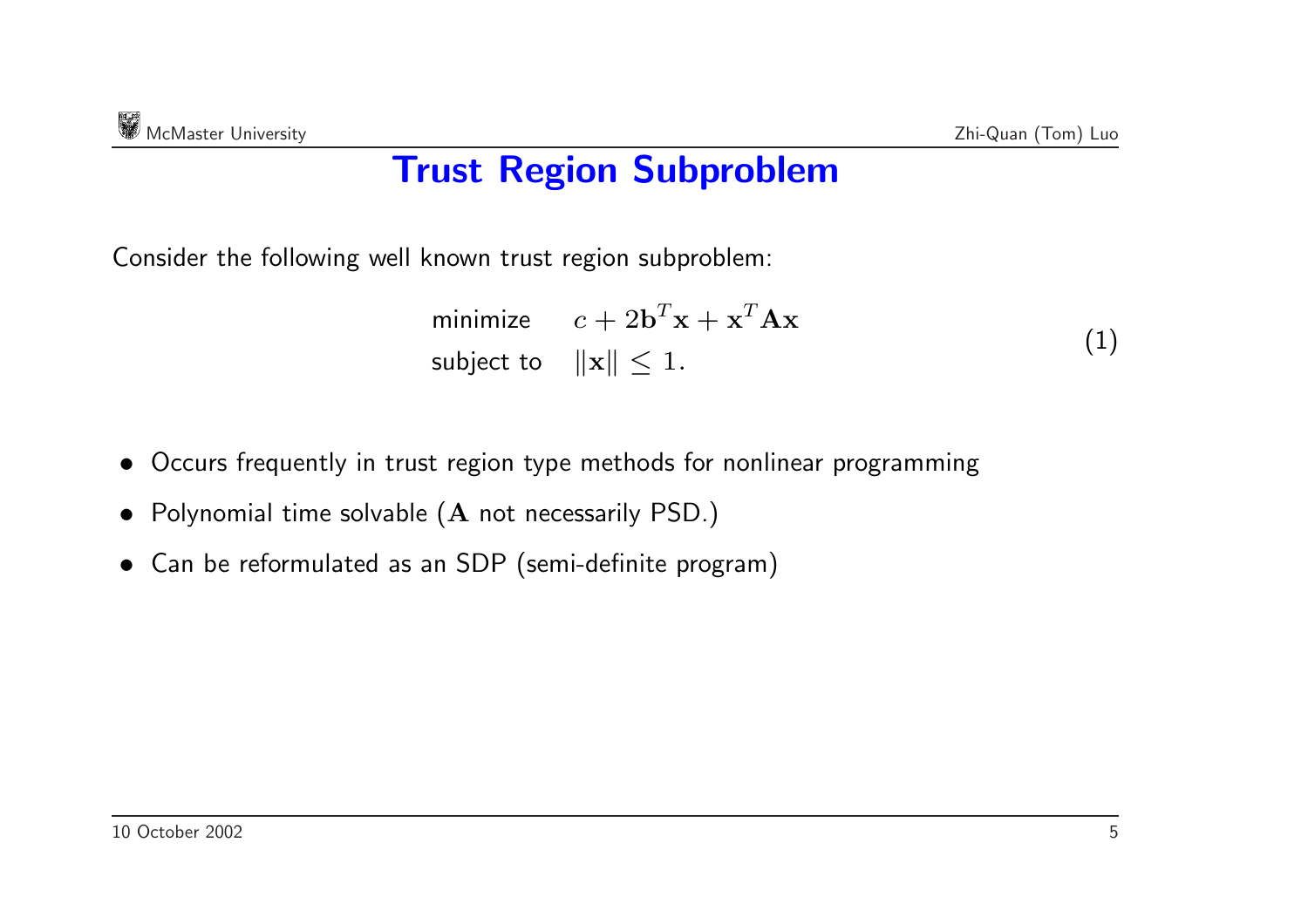## **S-Procedure (Yakubovich, 1977)**

• Let 
$$
q(\mathbf{x}) = c + 2\mathbf{b}^T \mathbf{x} + \mathbf{x}^T \mathbf{A} \mathbf{x}, \mathbf{x} \in \mathbb{R}^n
$$
 then

$$
q(\mathbf{x}) \geq 0, \ \forall \ \|\mathbf{x}\| \leq 1 \ \iff \left[\begin{array}{cc} c-s & \mathbf{b}^T \\ \mathbf{b} & \mathbf{A}+s\mathbf{I}_n \end{array}\right] \succeq \mathbf{0}, \text{ for some } s \geq 0.
$$

- Effective tool in robust optimization
- $\bullet~$  As a result, the trust region subproblem  $(1)$  can be reformulated as the following SDP:

maximize 
$$
r
$$
  
subject to  $\begin{bmatrix} c - (r+s) & \mathbf{b}^T \\ \mathbf{b} & \mathbf{A} + s\mathbf{I}_n \end{bmatrix} \succeq \mathbf{0}, s \ge 0.$  (2)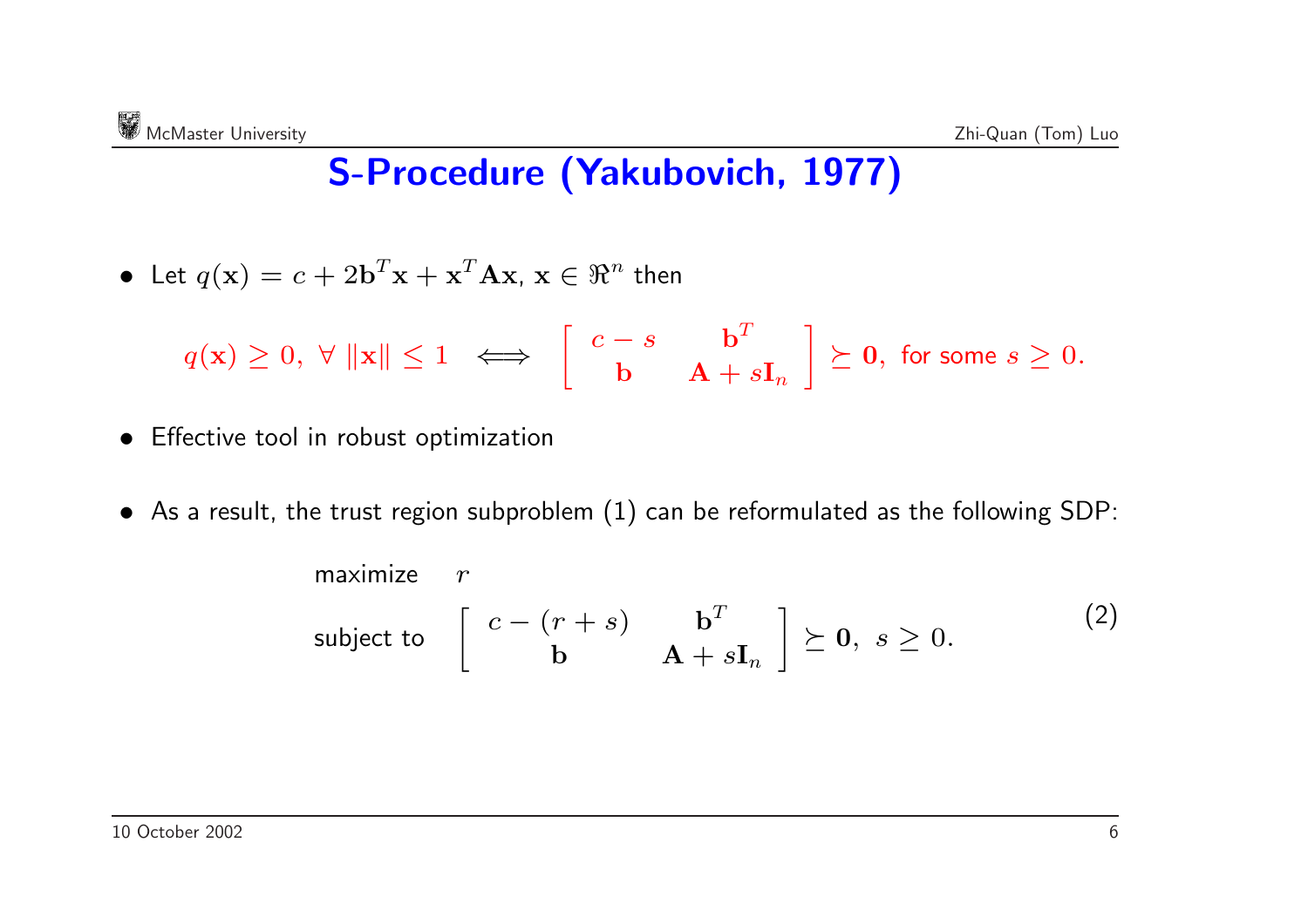## **An Application of S-Procedure**

Consider <sup>a</sup> robust linear inequality constraint:

$$
(\mathbf{a} + \Delta \mathbf{a})^T \mathbf{x} \leq b + \Delta b, \quad \forall ||(\Delta \mathbf{a}, \Delta b)|| \leq \epsilon.
$$

Using S-procedure, we obtain the equivalent LMI characterization:

$$
\left[\begin{array}{c} \mathbf{a}^T \mathbf{x} - b - s & \frac{1}{2} \begin{bmatrix} \mathbf{x} & 1 \end{bmatrix}^T \\ \frac{1}{2} \begin{bmatrix} \mathbf{x} & 1 \end{bmatrix} & \frac{s}{\epsilon^2} \mathbf{I} \end{array}\right] \succeq \mathbf{0}, \ s \ge 0.
$$
\n
$$
\mathbf{a}^T \mathbf{x} - b - \epsilon \sqrt{\|\mathbf{x}\|^2 + 1} \ge 0.
$$
\n
$$
\uparrow
$$
\nA Convex Second Order Cone Constraint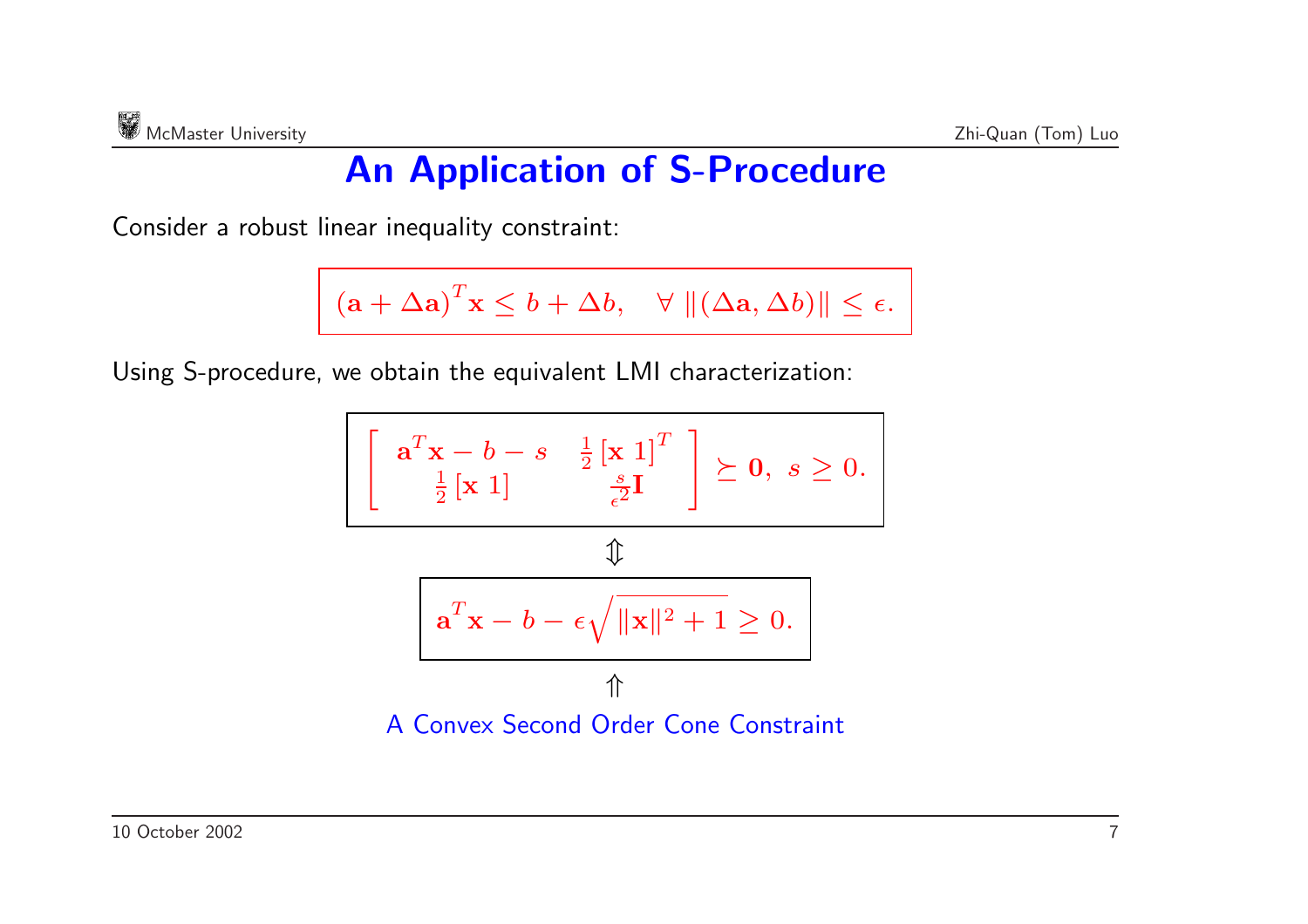#### **Extensions of S-Procedure I**

**Theorem 1. [Luo-Sturm-Zhang]** Let  $q(\mathbf{X}) = \mathbf{C} + \mathbf{B}^T \mathbf{X} + \mathbf{X}^T \mathbf{B} + \mathbf{X}^T \mathbf{A} \mathbf{X}$ , where  $\mathbf{X} \in \mathbb{R}^{n \times m}$ ,  $\mathbf{C} \in \mathcal{S}^m$ ,  $\mathbf{B} \in \mathbb{R}^{n \times m}$ *and*  $A \in S^n$ *, then* 

$$
q(\mathbf{X}) \succeq \mathbf{0}, \text{ for all } \|\mathbf{X}\|_{F} = \sqrt{\text{Tr}(\mathbf{X}^{T}\mathbf{X})} \le 1
$$
  

$$
\updownarrow
$$
  

$$
\left[\begin{array}{cc} \mathbf{C} - s\mathbf{I}_{m} & \mathbf{B}^{T} \\ \mathbf{B} & \mathbf{A} + s\mathbf{I}_{n} \end{array}\right] \succeq \mathbf{0}, \text{ for some } s \ge 0.
$$
 (3)

 $\bullet$  When  $\mathbf{A} = \mathbf{0}$ , this is robust LMI considered by El-Ghaoui (SIMAX).

• (3) <sup>g</sup>ives <sup>a</sup> LMI characterization of the convex cone ...

$$
\mathcal{K}_{m,n}(D) = \left\{ \begin{bmatrix} \mathbf{C} & \mathbf{B}^T \\ \mathbf{B} & \mathbf{A} \end{bmatrix} \middle| \mathbf{C} + \mathbf{B}^T \mathbf{X} + \mathbf{X}^T \mathbf{B} + \mathbf{X}^T \mathbf{A} \mathbf{X} \succeq \mathbf{0}, \ \forall \ ||\mathbf{X}||_F \le 1 \right\}
$$
  
= 
$$
\left\{ \begin{bmatrix} \mathbf{C} & \mathbf{B}^T \\ \mathbf{B} & \mathbf{A} \end{bmatrix} \middle| \begin{bmatrix} \mathbf{C} - s\mathbf{I}_m & \mathbf{B}^T \\ \mathbf{B} & \mathbf{A} + s\mathbf{I}_n \end{bmatrix} \succeq \mathbf{0}, \ s \ge 0 \right\}
$$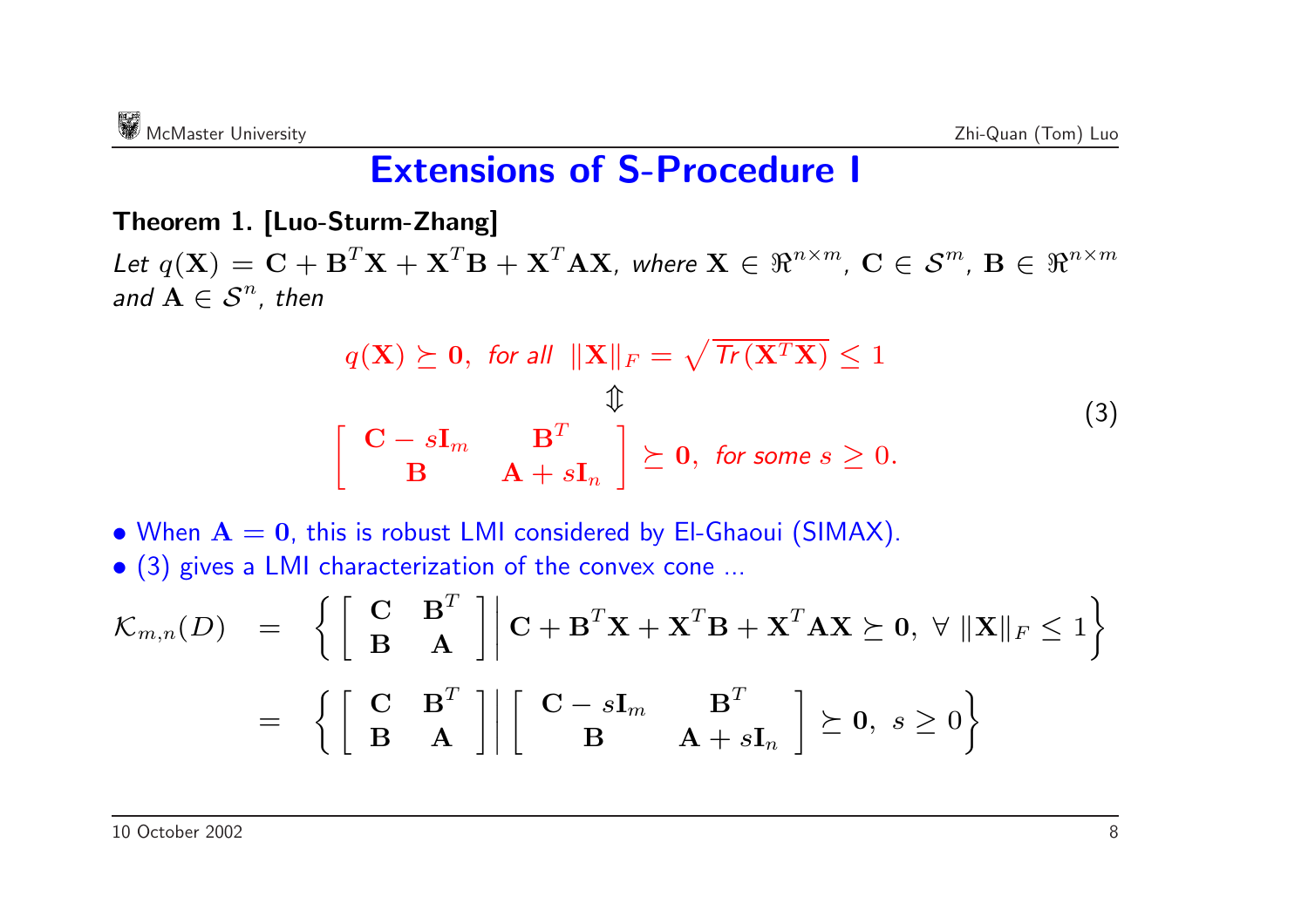## **Trust Region Subproblem – Matrix Form**

Consider the generalized trust region subproblem in  $\Re^{n \times m}$ 

minimize 
$$
\lambda_{\min}(\mathbf{C} + \mathbf{B}^T \mathbf{X} + \mathbf{X}^T \mathbf{B} + \mathbf{X}^T \mathbf{A} \mathbf{X})
$$
  
subject to  $\|\mathbf{X}\|_F \le 1$ , 
$$
(4)
$$

where  $\lambda_{\text{min}}(\cdot)$  denotes the smallest eigenvalue of a matrix. Then, by Theorem 1, we can transform (4) as the following semi-definite program:

maximize 
$$
r
$$
  
subject to  $\begin{bmatrix} \mathbf{C} - (r+s)\mathbf{I}_m & \mathbf{B}^T \\ \mathbf{B} & \mathbf{A} + s\mathbf{I}_n \end{bmatrix} \succeq \mathbf{0}, s \ge 0.$  (5)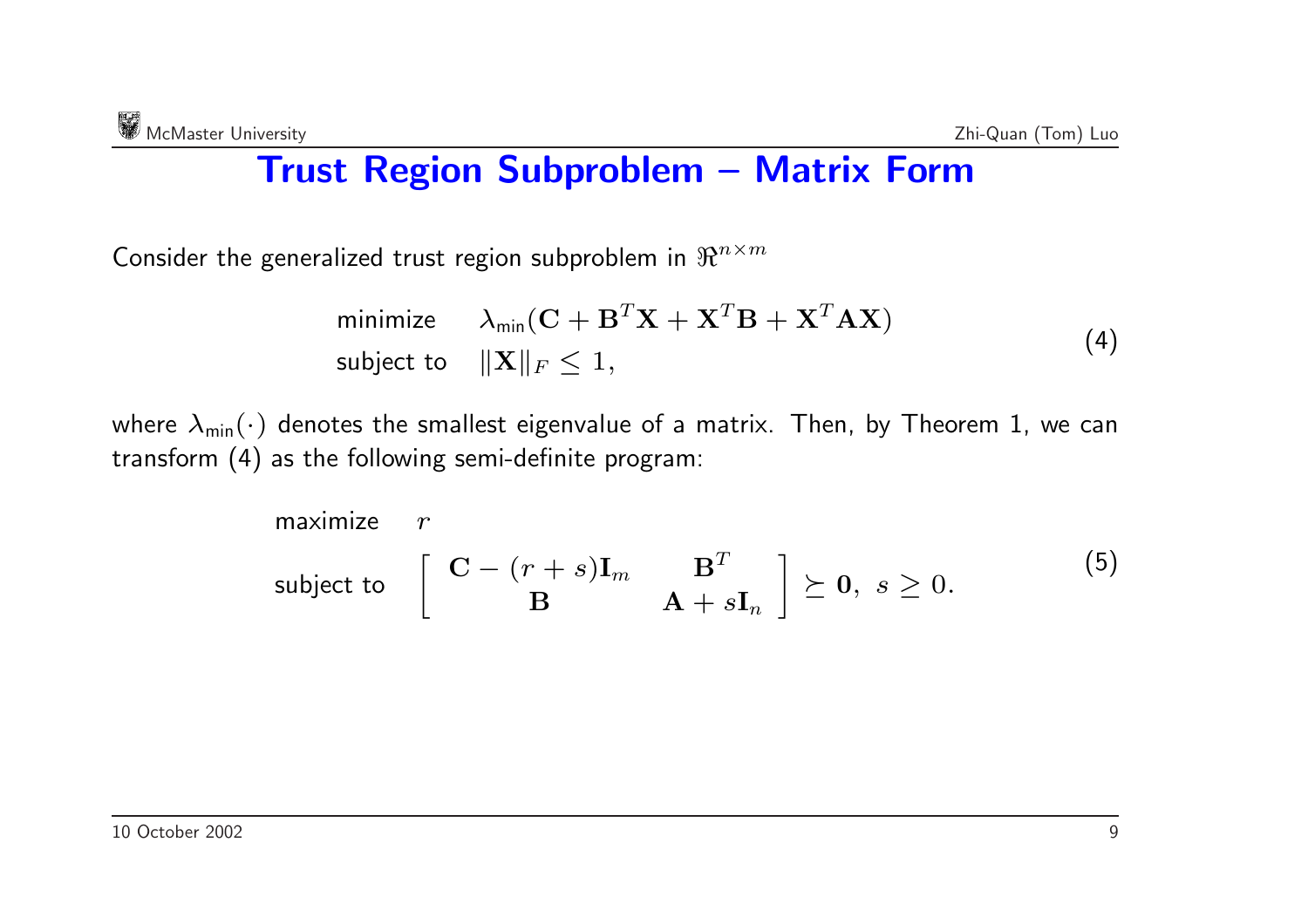### **Extensions of S-Procedure II**

**Theorem 2. [Luo-Sturm-Zhang]** *The following statements are equivalent:*

$$
\mathbf{C} + \mathbf{X}^T \mathbf{B} + \mathbf{B}^T \mathbf{X} + \mathbf{X}^T \mathbf{A} \mathbf{X} \succeq \mathbf{0}, \quad \forall \mathbf{X} \text{ s.t. } \mathbf{I} - \mathbf{X}^T \mathbf{D} \mathbf{X} \succeq \mathbf{0}
$$
  

$$
\begin{bmatrix} \mathbf{C} & \mathbf{B}^T \\ \mathbf{B} & \mathbf{A} \end{bmatrix} - s \begin{bmatrix} \mathbf{I} & \mathbf{0} \\ \mathbf{0} & -\mathbf{D} \end{bmatrix} \succeq \mathbf{0}, \text{ for some } s \ge 0.
$$

*and* if  $D \succeq 0$ *, then the above are further equivalent to* 

 $\mathbf{C} + \mathbf{X}^T \mathbf{B} + \mathbf{B}^T \mathbf{X} + \mathbf{X}^T \mathbf{A} \mathbf{X} \succeq \mathbf{0}, \ \ \forall \ \mathbf{X} \text{ s.t. } \mathsf{Tr}(\mathbf{X}^T \mathbf{D} \mathbf{X}) \leq 1$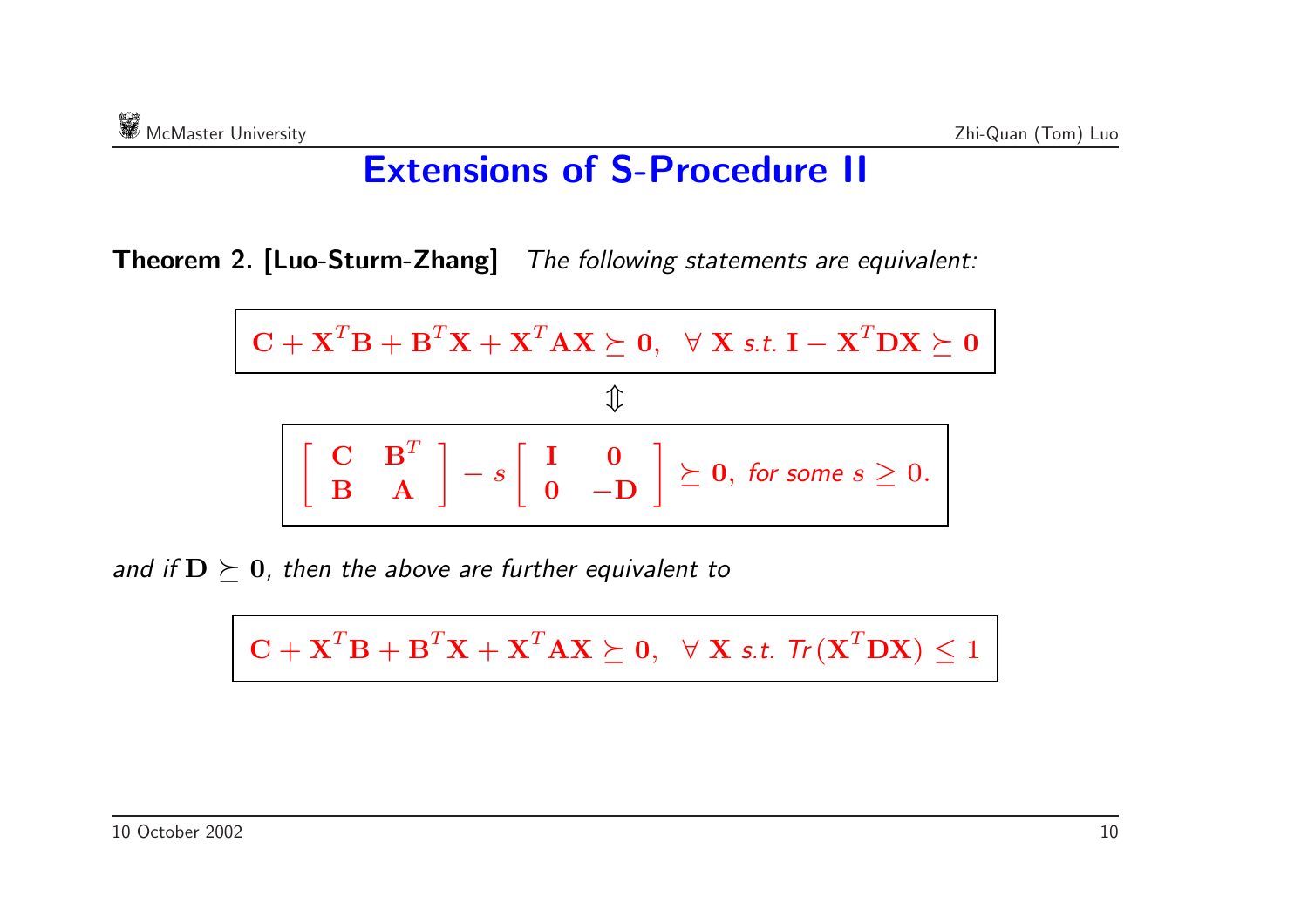### **An Observation**

- $\bullet$  Notice that  $\|\mathbf{X}\|_F \leq 1$  implies  $\mathbf{I} \mathbf{X}^T\mathbf{X} \succeq \mathbf{0}.$
- $\bullet$  In general, for  $\mathbf{D}\succeq\mathbf{0},$

$$
\{ \mathbf{X} \mid \mathbf{I} - \mathbf{X}^T \mathbf{D} \mathbf{X} \succeq \mathbf{0} \} = \mathcal{D}_1 \supset \mathcal{D}_2 = \{ \mathbf{X} \mid \mathsf{Tr} \left( \mathbf{X}^T \mathbf{D} \mathbf{X} \right) \leq 1 \}.
$$

 $\bullet$  However, when  $\mathbf{D}\succeq\mathbf{0},$  there holds

$$
\mathbf{C} + \mathbf{X}^T \mathbf{B} + \mathbf{B}^T \mathbf{X} + \mathbf{X}^T \mathbf{A} \mathbf{X} \succeq \mathbf{0}, \quad \forall \ \mathbf{X} \ \in \mathcal{D}_1
$$
  

$$
\mathbf{\downarrow}
$$
  

$$
\begin{bmatrix}\n\mathbf{C} & \mathbf{B}^T \\
\mathbf{B} & \mathbf{A}\n\end{bmatrix} - s \begin{bmatrix}\n\mathbf{I} & \mathbf{0} \\
\mathbf{0} & -\mathbf{D}\n\end{bmatrix} \succeq \mathbf{0}, \text{ for some } s \ge 0.
$$
  

$$
\mathbf{\downarrow}
$$
  

$$
\mathbf{C} + \mathbf{X}^T \mathbf{B} + \mathbf{B}^T \mathbf{X} + \mathbf{X}^T \mathbf{A} \mathbf{X} \succeq \mathbf{0}, \quad \forall \ \mathbf{X} \in \mathcal{D}_2.
$$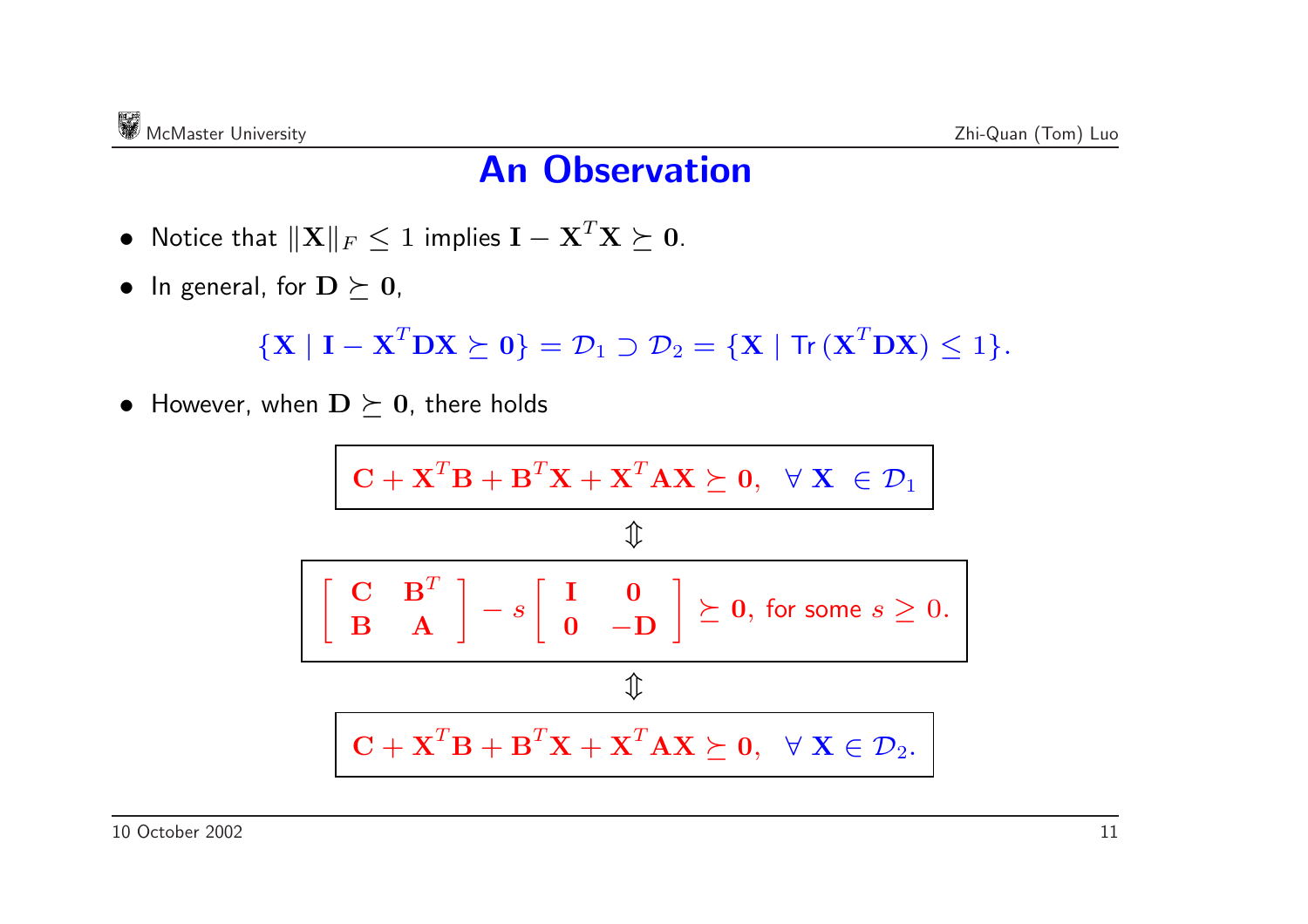## **Extensions of S-Procedure III**

**Theorem 3. [Luo-Sturm-Zhang]**



*where*  $M^{+}$  *stands for the pseudo inverse of*  $M \succeq 0$ *.*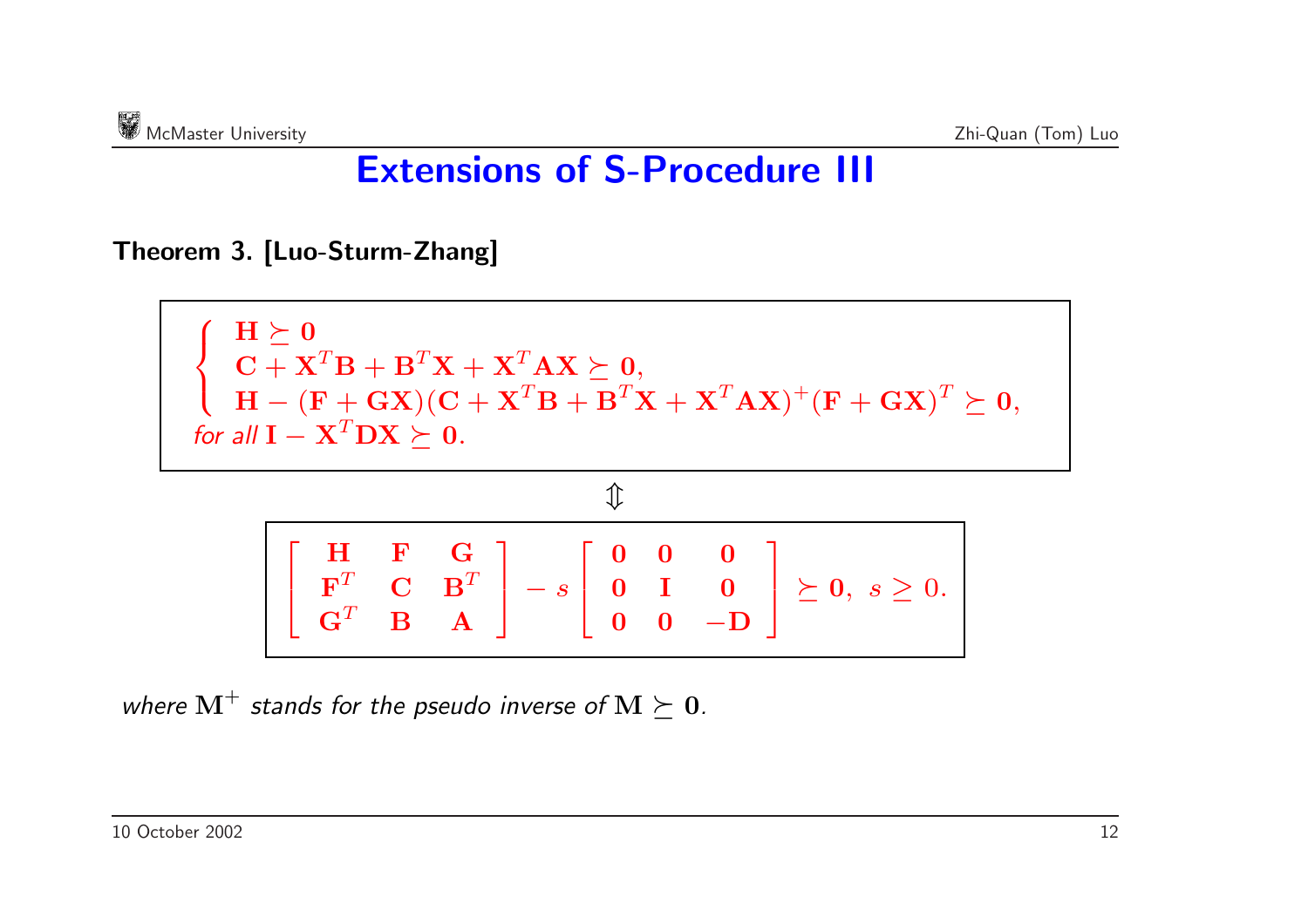## **Extensions of S-Procedure IV**

#### **Theorem 4. [Luo-Sturm-Zhang]**

*Characterizing <sup>a</sup> robust QMI over Stiefel manifold:*



Note that *<sup>s</sup>* is now **free**.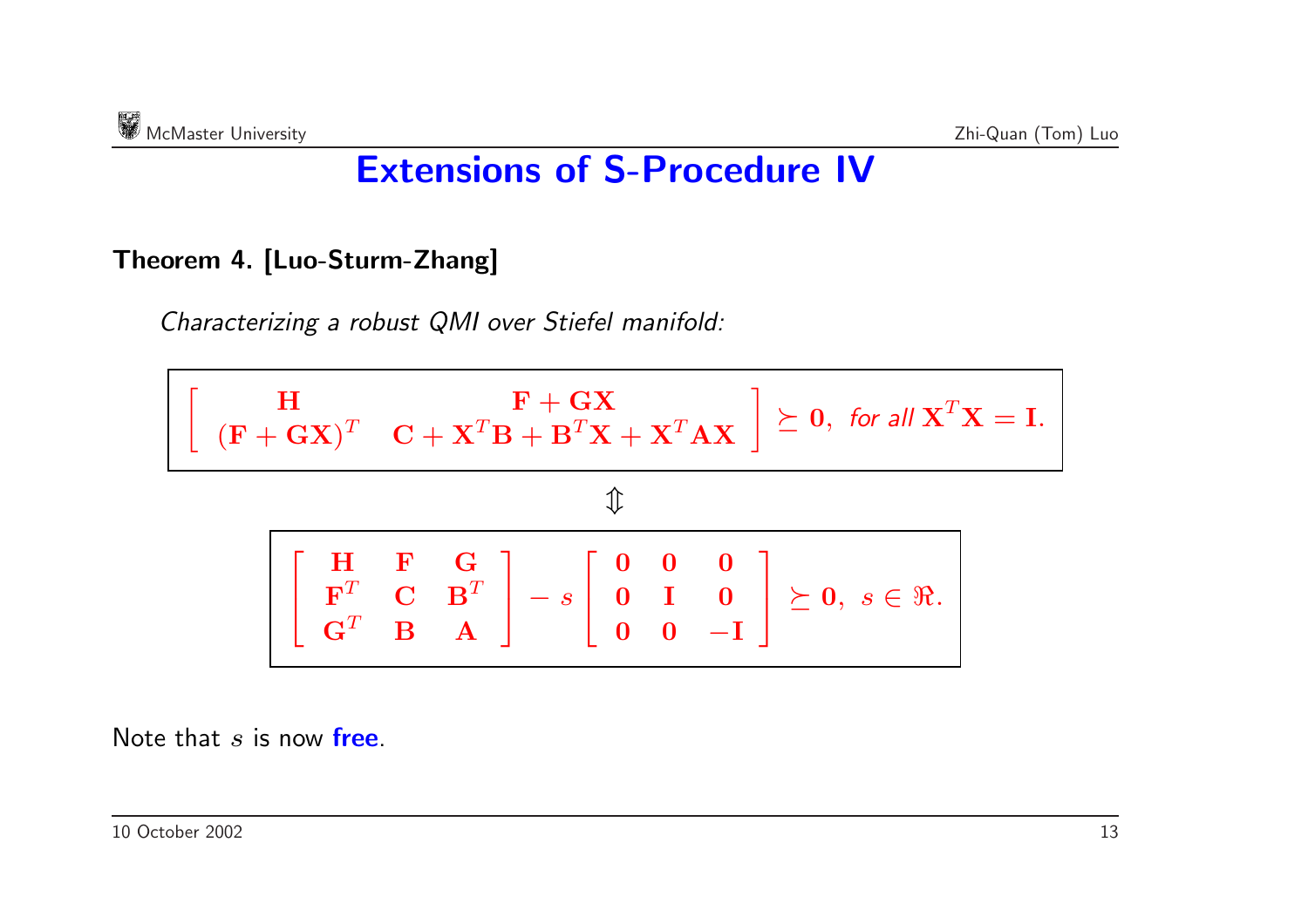## **The Case of General Robust QMIs**

Characterize the set of  $m \times m$  symmetric matrices C,  $B_j$ ,  $A_{ij}$ ,  $i, j = 1, ..., n$ , such that  $\mathbf{C} + 2\sum$ *n*  $x_j\mathbf{B}_j+\sum$ *n*  $\sum$ *n*  $x_ix_j\mathbf{A}_{ij}\succeq\mathbf{0}$ 

$$
\overline{y=1}
$$
\nholds for all  $\mathbf{x} \in D$ , where  $D \subseteq \mathbb{R}^n$  is a given domain.

Let us define

$$
\mathcal{K}_{m,n}(D) = \left\{ \begin{bmatrix} \mathbf{C} & \mathbf{B}_1 & \cdots & \mathbf{B}_n \\ \mathbf{B}_1 & \mathbf{A}_{11} & \cdots & \mathbf{A}_{1n} \\ \vdots & \vdots & \vdots & \vdots \\ \mathbf{B}_n & \mathbf{A}_{n1} & \cdots & \mathbf{A}_{nn} \end{bmatrix} \middle| \begin{array}{c} \mathbf{C} + 2 \sum_{j=1}^n x_j \mathbf{B}_j + \sum_{i=1}^n \sum_{j=1}^n x_i x_j \mathbf{A}_{ij} \succeq \mathbf{0} \\ \text{for all } \mathbf{x} \in D \end{array} \right\}
$$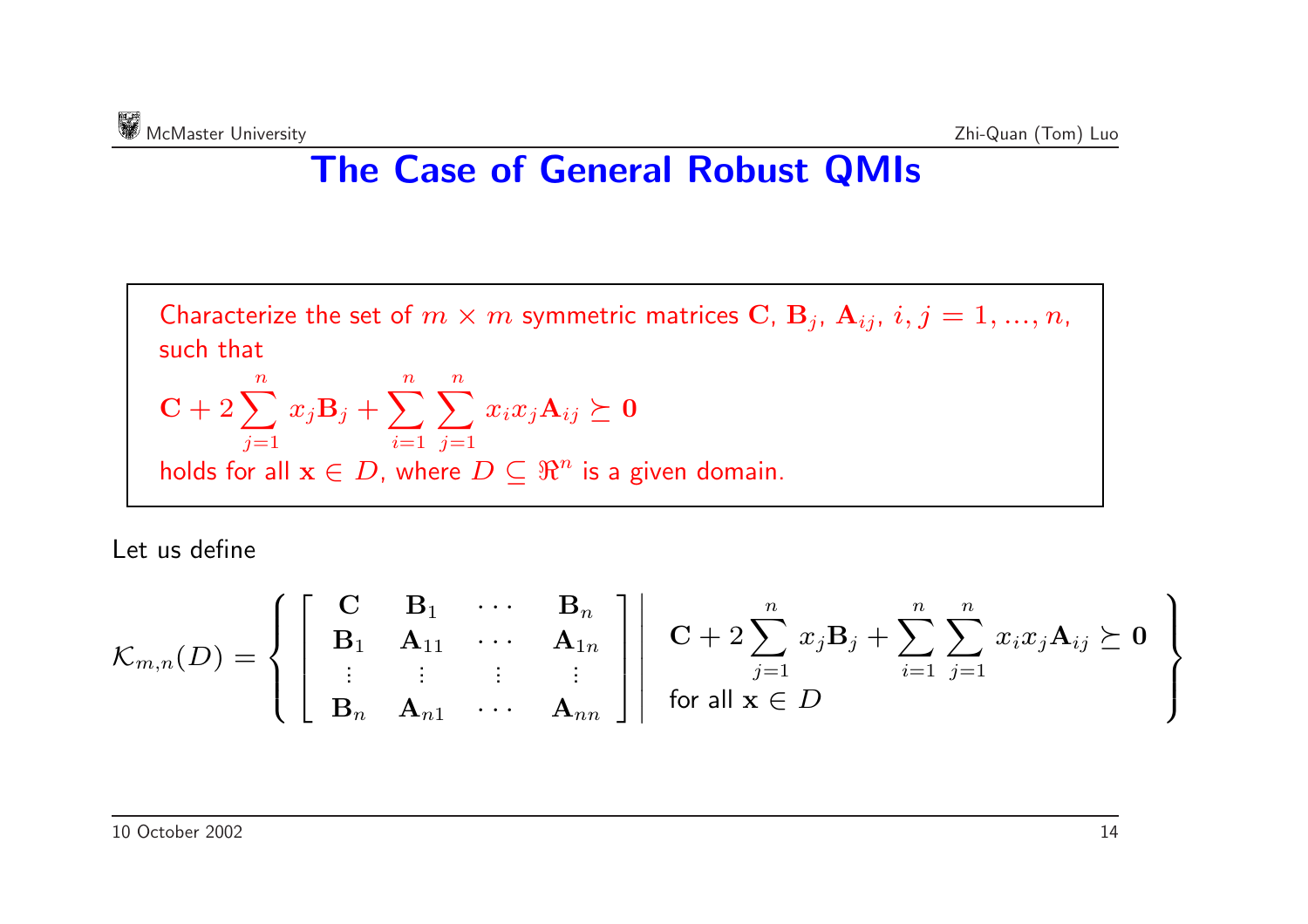## **Characterization of Dual Cone**

#### **Theorem 5. [Luo-Sturm-Zhang]**

• *We have*

 $\mathcal{K}_{m,n}^*(D) = \text{cone } \{ (\mathbf{x} \otimes \mathbf{x}) \otimes (\mathbf{y} \otimes \mathbf{y}) \mid \text{for all } \mathbf{x} \in \mathcal{H}(D) \subseteq \Re^{1+n}, \text{ and } \mathbf{y} \in \Re^m \},$ 

*where* ⊗ *stands for the Kronecker product of two matrices, and*

$$
\mathcal{H}(D) = cl \left\{ \left[ \begin{array}{c} t \\ \mathbf{x} \end{array} \right] \middle| \ \mathbf{x}/t \in D \right\}
$$

*is the homogenization of D.*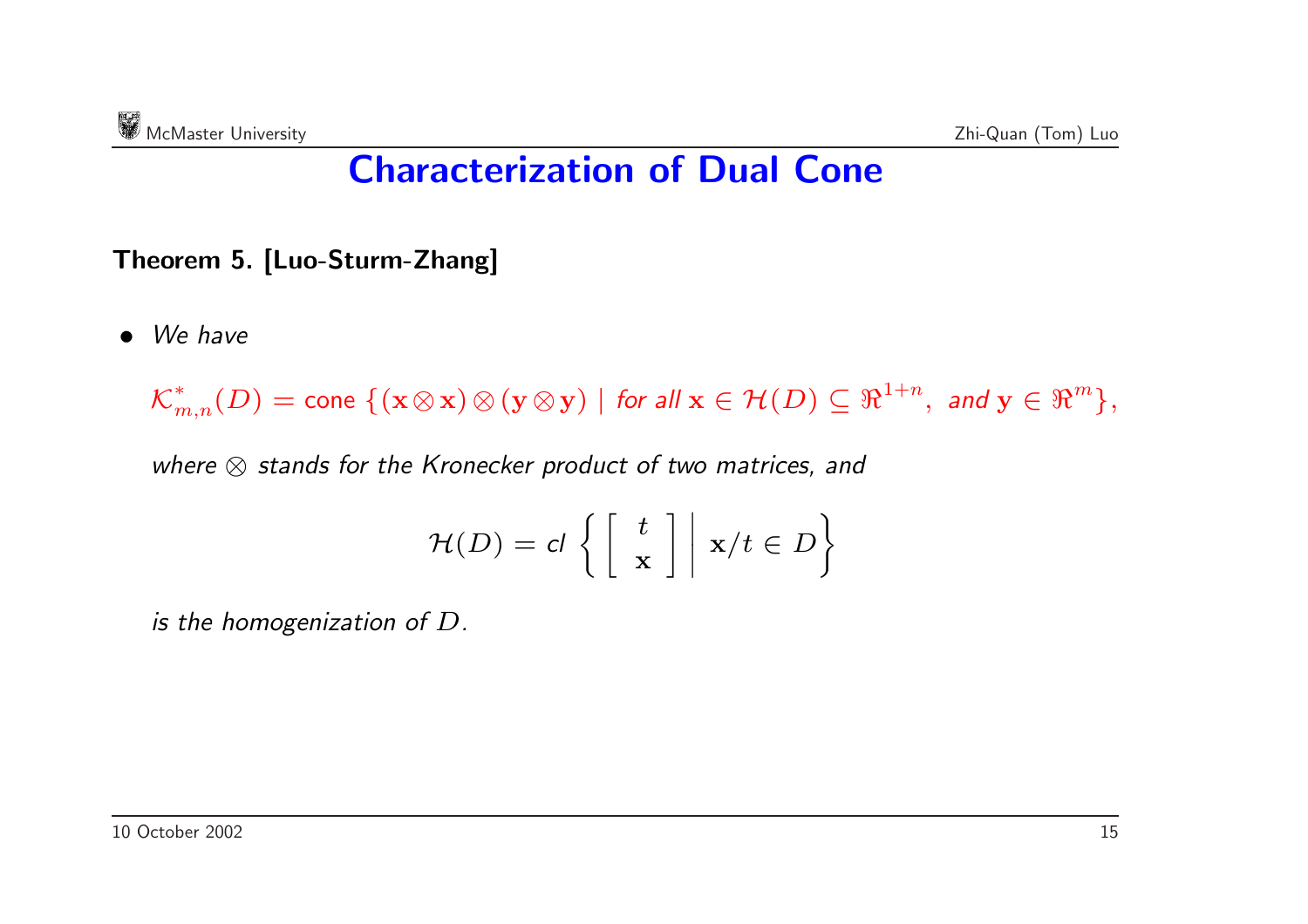#### **Homogenization of** *D*

• If 
$$
D = \mathbb{R}^n
$$
, then  $\mathcal{H}(D) = \mathbb{R}^{n+1}$ , so

$$
{\mathcal K}_{m,n}^*(D) = {\mathrm{cone}}\ \{{\mathbf X} \otimes {\mathbf Y} \mid {\mathrm{for \ all \ } {\mathbf X} \in {\mathcal S}_+^{n+1}, \ {\mathbf Y} \in {\mathcal S}_+^m\}.
$$

• If 
$$
D = {\mathbf{x} \mid ||\mathbf{x}|| \le 1}
$$
, then  $\mathcal{H}(D) = {(t, \mathbf{x}^T)^T \mid ||x|| \le t}$ , so

$$
\mathcal{K}^*_{m,n}(D) = \text{cone } \{ (\mathbf{x} \otimes \mathbf{x}) \otimes \mathbf{Y} \mid \text{for all } \mathbf{x} \in \text{SOC}(n+1), \ \mathbf{Y} \in \mathcal{S}^m_+ \}
$$

= $\mathbf{C} = \mathsf{cone}\;\{\mathbf{X}\otimes\mathbf{Y}\mid \text{for all } \mathbf{X}\in\mathcal{S}_+^{n+1},\; \mathsf{Tr}\left(\mathbf{JX}\right)\geq 0,\; \mathbf{Y}\in\mathcal{S}_+^m\}.$ 

where  $J = Diag(1, -1, -1, ..., -1)$ .

 $\bullet$  General characterization of  $\mathcal{H}(D)$  exists for  $D$  defined by a single quadratic (in)equality.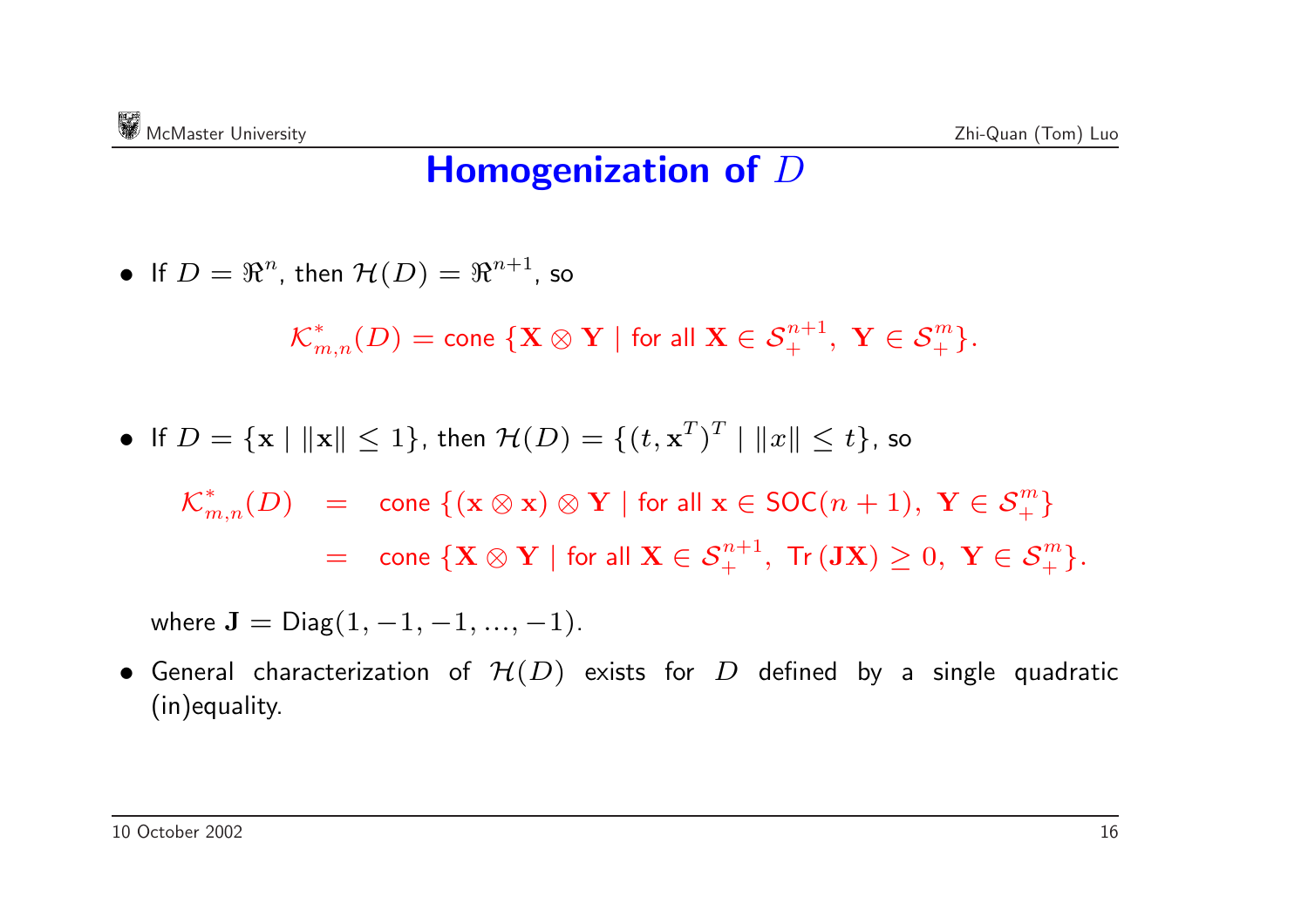## $\mathsf{Characterizing\ the\ Dual\ Cone}\ \mathcal{K}^*_{m,n}(\Re^n)$

 $\bullet$  Notice that  ${\mathcal K}_{m,n}^*$  lies in the linear subspace

$$
\begin{array}{rcl}\mathcal{L}_{m,n} & := & \mathsf{Lin}\left\{\mathbf{X} \otimes \mathbf{Y} \mid \mathbf{X} \in \mathcal{S}^{1+n}, \, \mathbf{Y} \in \mathcal{S}^m\right\} \\
 & = & \left\{\left[\begin{array}{cccc} \mathbf{G}_{00} & \mathbf{G}_{01} & \cdots & \mathbf{G}_{0n} \\ \mathbf{G}_{10} & \mathbf{G}_{11} & \cdots & \mathbf{G}_{1n} \\ \vdots & \vdots & \vdots & \vdots \\ \mathbf{G}_{n0} & \mathbf{G}_{n1} & \cdots & \mathbf{G}_{nn} \end{array}\right] \in \mathcal{S}^{(1+n)\times m} \middle| \begin{array}{c} \mathbf{G}_{ij}^T = \mathbf{G}_{ij}, \\ 0 \leq i,j \leq n \end{array}\right\}\end{array}
$$

 $\bullet$  We also know  $\mathcal{K}^*_{m,n}\subset\mathcal{S}_+^{(n+1)m}$ , implying  $\mathcal{K}^*_{m,n}\subseteq\mathcal{S}_+^{(n+1)m}\cap\mathcal{L}_{m,n}.$ 

• Theorem 6 [Luo-Sturm-Zhang] There holds  $\mathcal{K}^*_{m,1}(\Re^1) = \mathcal{S}_+^{2m} \cap \mathcal{L}_{m,1}$ . In other words,

$$
\left[\begin{array}{cc} \mathbf{G}_{00} & \mathbf{G}_{01} \\ \mathbf{G}_{01} & \mathbf{G}_{11} \end{array}\right] \in \text{cone }\{\mathbf{X} \otimes \mathbf{Y} \mid \mathbf{X} \in \mathcal{S}^2_+, \mathbf{Y} \in \mathcal{S}^m_+\} \atop \Longleftrightarrow \mathbf{G}_{00}, \mathbf{G}_{11}, \mathbf{G}_{01} \text{ symmetric, } \left[\begin{array}{cc} \mathbf{G}_{00} & \mathbf{G}_{01} \\ \mathbf{G}_{01} & \mathbf{G}_{11} \end{array}\right] \succeq \mathbf{0}.
$$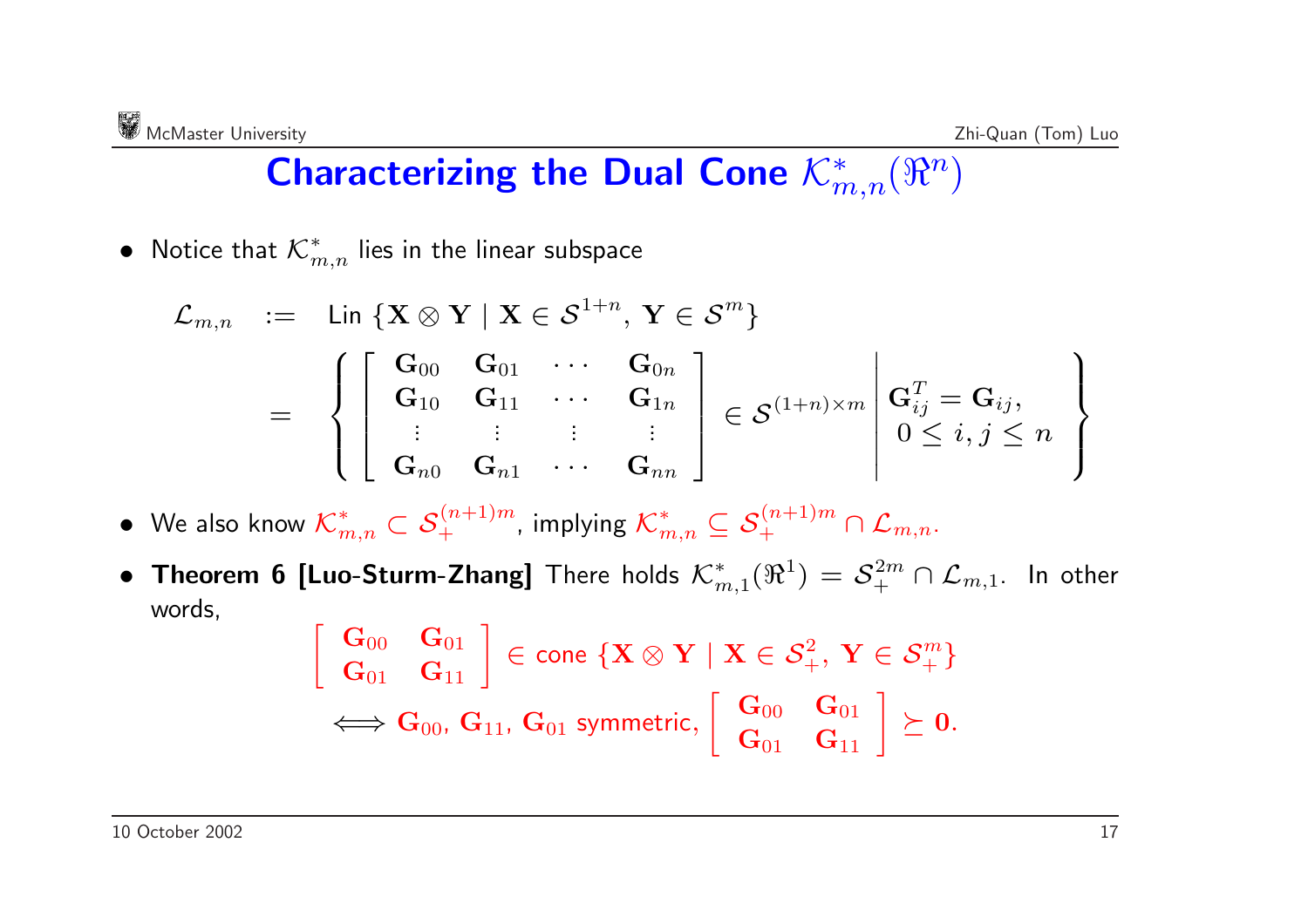## **Negative Results**

• Negative result

For general *<sup>n</sup>* and *<sup>m</sup>*, checking whether or not <sup>a</sup> given QMI system is nonnegative over  $\mathbb{R}^n$  is NP-hard.

• In general, let

$$
\mathcal{C}_1=\left\{\left[\begin{array}{c}A_1\bullet U\\ \vdots\\ A_k\bullet U\end{array}\right]\ \middle| \ U\in\mathcal{S}_+^n\right\}\,,\;\;\text{and}\;\; \mathcal{C}_2=\left\{\left[\begin{array}{c}B_1\bullet V\\ \vdots\\ B_k\bullet V\end{array}\right]\ \middle| \ V\in\mathcal{S}_+^m\right\}\,.
$$

**Nemirovskii** showed that

Checking if a given  $C_1 \subseteq C_2$  is NP-hard.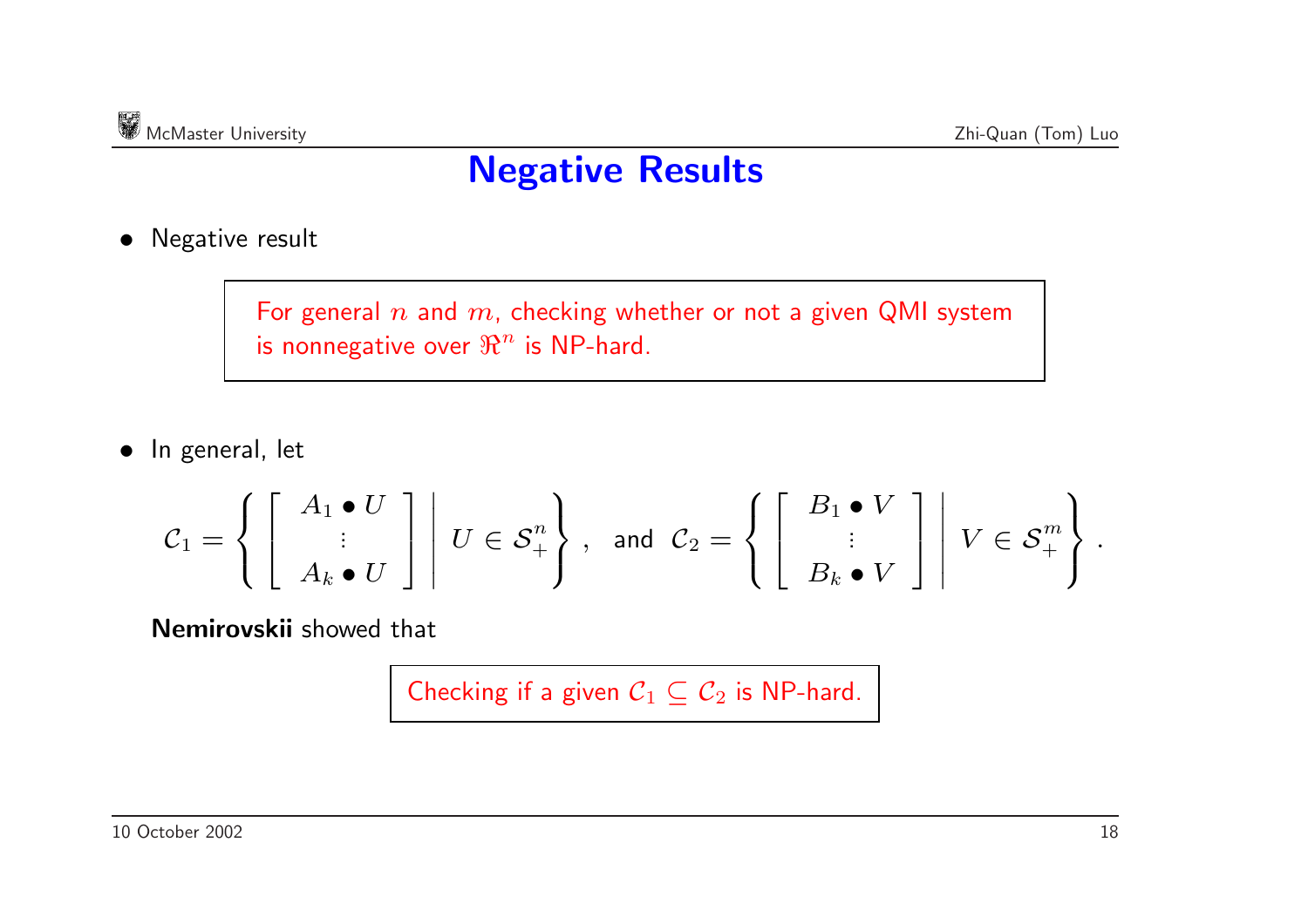## ${\bf R}$ obust QMI System in  $\real^n$

 $\bullet~$  For example, if  $n=1,$  we have

$$
\mathbf{C} + 2x\mathbf{B} + x^2\mathbf{A} \succeq \mathbf{0}, \quad \forall x \in \Re \quad \Leftrightarrow \quad \left[ \begin{array}{cc} \mathbf{C} & \mathbf{B} \\ \mathbf{B} & \mathbf{A} \end{array} \right] \succeq \mathbf{0}.
$$

 $\bullet \ \ \textsf{Similar} \ \textsf{result} \ \textsf{holds} \ \textsf{for} \ m=2 \ (\textsf{but} \ n \ \textsf{is} \ \textsf{arbitrary}), \ \textsf{i.e.,}$ 

 $\left[ \begin{array}{cc} c(\mathbf{x}) & b(\mathbf{x}) \ b(\mathbf{x}) & a(\mathbf{x}) \end{array} \right]$  $\succeq$  0,  $\forall \mathbf{x} \in \Re^n \Leftrightarrow A$  LMI system

where  $a(x)$ ,  $b(x)$ ,  $c(x)$  are some scalar (non-homogeneous) quadratic functions.

• Moreover, the following co-centered robust QMI can also be characterized by an LMI:

$$
\begin{bmatrix} \mathbf{x}^T \mathbf{C} \mathbf{x} + c & \mathbf{x}^T \mathbf{B} \mathbf{x} + b \\ \mathbf{x}^T \mathbf{B} \mathbf{x} + b & \mathbf{x}^T \mathbf{A} \mathbf{x} + a \end{bmatrix} \succeq \mathbf{0}, \quad \forall \ ||x\| \leq 1 \ \Leftrightarrow \begin{bmatrix} \mathbf{C} + c\mathbf{I} & \mathbf{B} + b\mathbf{I} \\ \mathbf{B} + b\mathbf{I} & \mathbf{A} + a\mathbf{I} \end{bmatrix} \succeq \mathbf{0}.
$$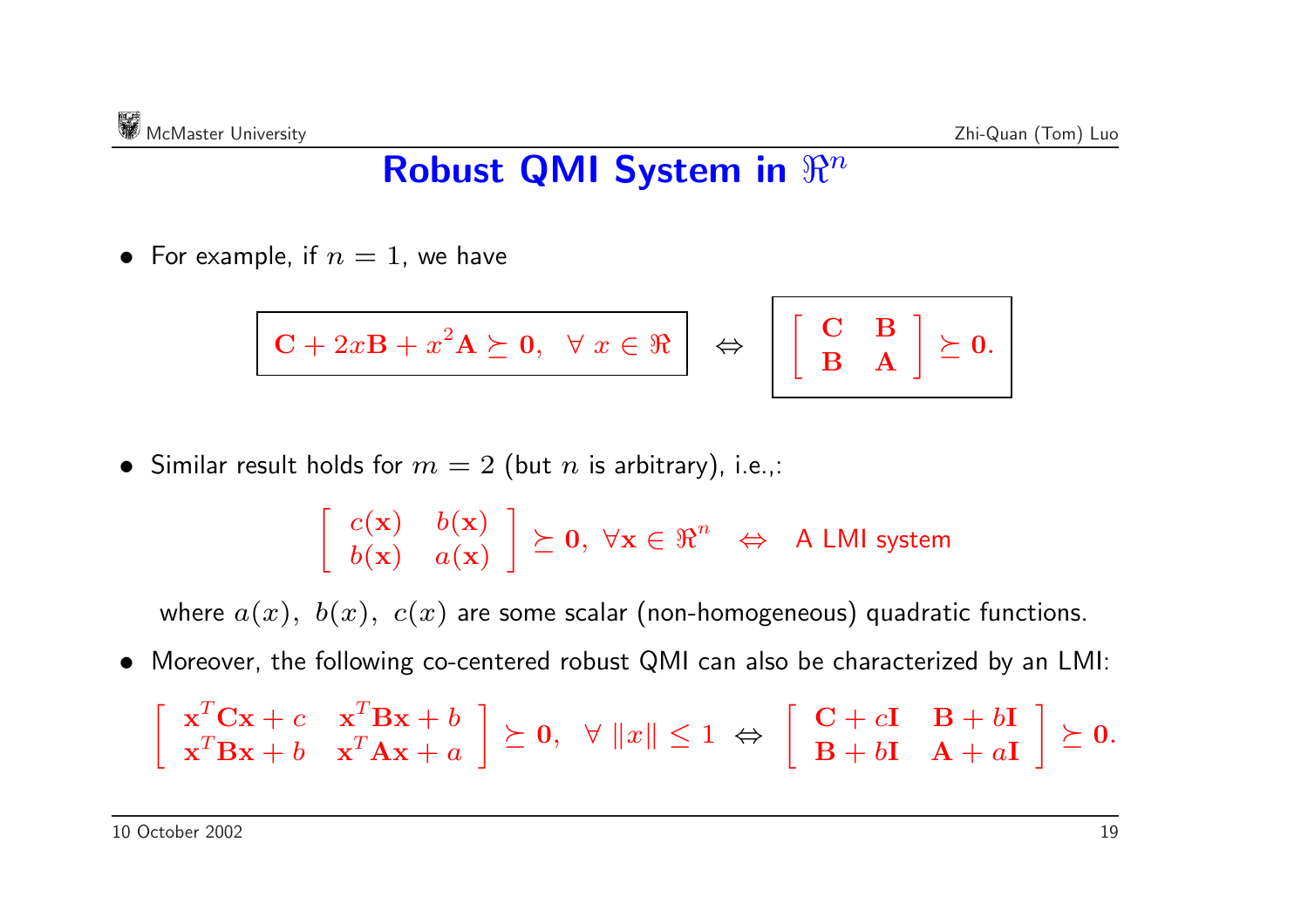## **Applications in Robust Convex Optimization**

• Robust convex optimization models in mathematical programming have received much attention recently (Ben-Tal and Nemirovskii).



- • The robust formulation is still **convex**, but has **infinitely** many constraints.  $\implies$  reformulation is necessary.
- Arguably all engineering design problems should be treated in <sup>a</sup> robust way.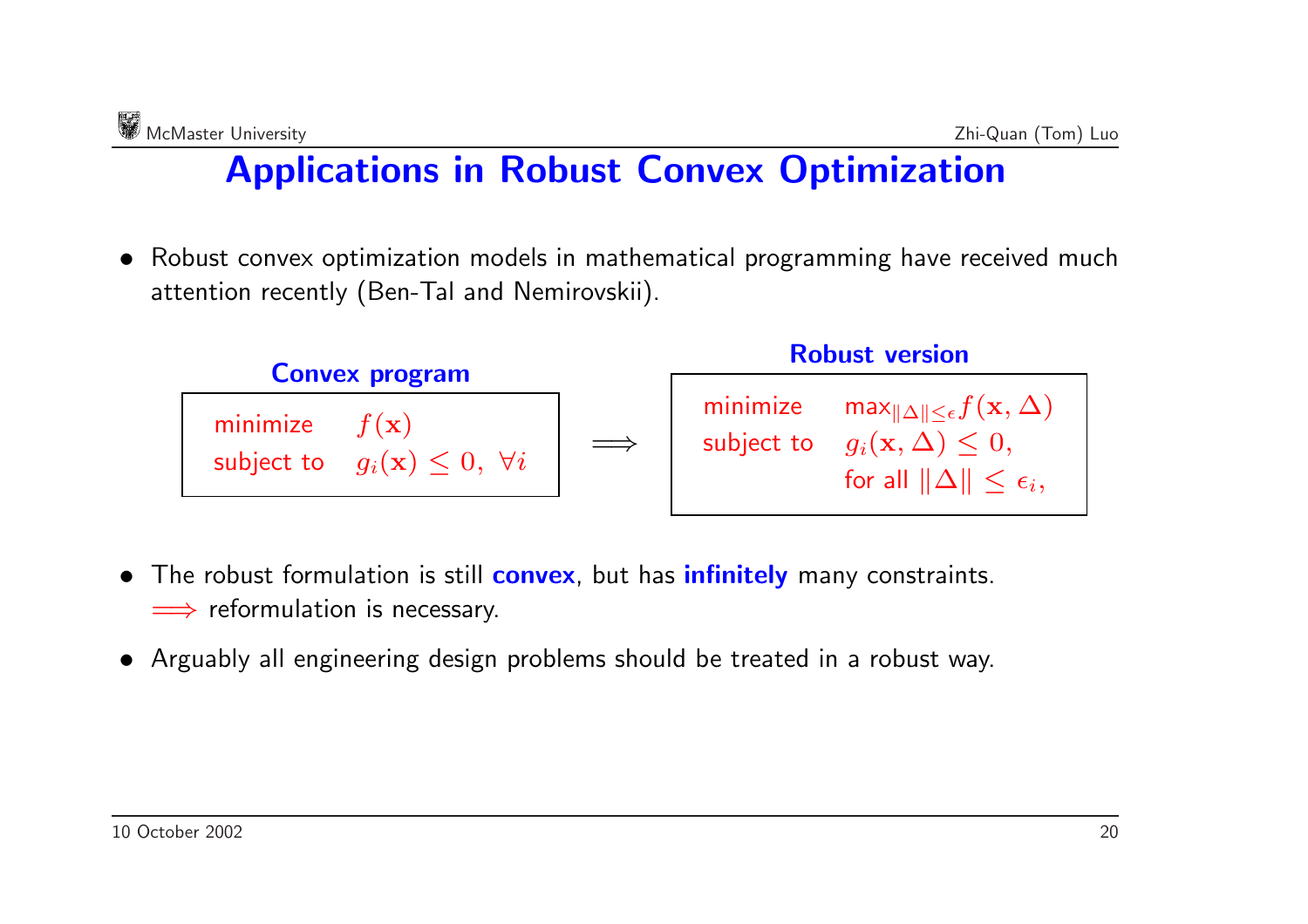## **Robust Linear Programming**

- Robust optimization models are used for applications where data are inaccurate or unreliable. For example,
	- $\mathsf{maximize} \quad \mathsf{min}_{\|\Delta \mathbf{c}\| \leq \epsilon_0} (\mathbf{c} + \Delta \mathbf{c})^T \mathbf{x}$  $\textsf{subject to} \quad (\mathbf{a}_i + \Delta \mathbf{a}_i)^T\mathbf{x} \geq b_i + \Delta b_i,$  $\quad \ \, \text{for all} \, \left\|(\Delta \mathbf{a}_i, \Delta b_i)\right\| \leq \epsilon_i,$ ⇐<sup>=</sup> **Robust LP**
- Notice that the design variable **<sup>x</sup>** is required to satisfy the linear constraints for all small perturbations.
- Design variable **<sup>x</sup>** must then lie in <sup>a</sup> more restricted (but still convex) area.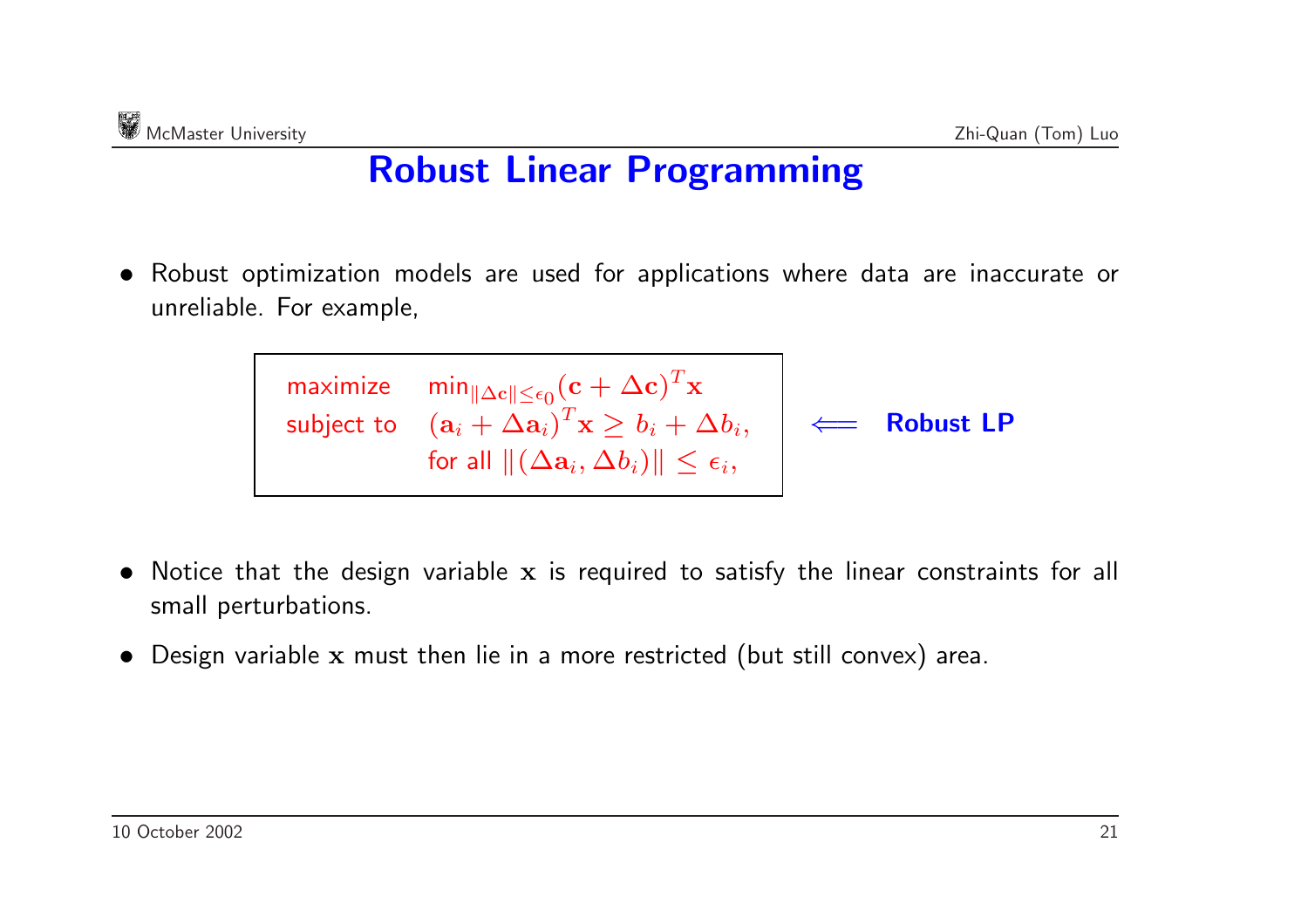### **Robust Linear Constraint**

- Linear constraint:  $S = \{ \mathbf{x} \mid \mathbf{a}^T\mathbf{x} \geq b \}$  represents a half space.
- **Robust linear constraint:**

 $\bar{S}$  $\bar{S} = \{\mathbf{x} \mid (\mathbf{a} + \Delta \mathbf{a})^T\mathbf{x} \geq b + \Delta b, \quad \forall \ \Vert (\Delta \mathbf{a}, \Delta b) \Vert \leq \epsilon\}$ 

is seen as the intersection of infinitely many half spaces



• In fact, robust feasible region can be characterized as

$$
\bar{S} = \{ \mathbf{x} \mid \mathbf{a}^T \mathbf{x} - b - \epsilon \sqrt{\|\mathbf{x}\|^2 + 1} \ge 0 \}
$$

Robust linear programming is reduced to **SOCP** (Ben-Tal and Nemirovskii).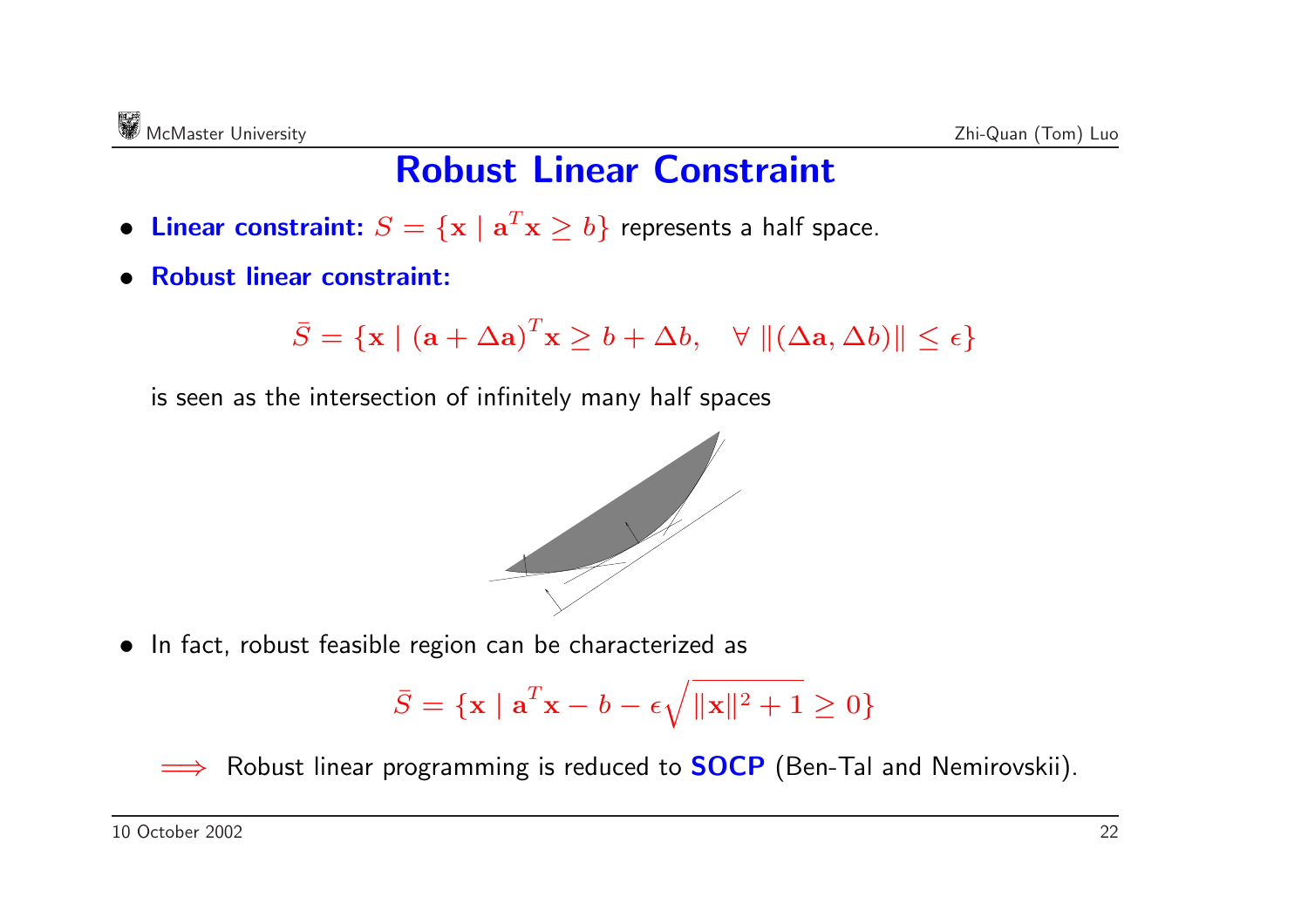## **A More General Robust LP Model**

• Consider <sup>a</sup> robust linear program (more genera<sup>l</sup> than Ben-Tal/Nemirovskii)

 $\textsf{maximize} \quad \min_{\|\Delta \mathbf{x}\| \leq \delta, \|\Delta \mathbf{c}\| \leq \epsilon_0} (\mathbf{c} + \Delta \mathbf{c})^T (\mathbf{x} + \Delta \mathbf{x})$  $(\mathbf{a}_i + \Delta \mathbf{a}_i)^T(\mathbf{x} + \Delta \mathbf{x}) \geq (b_i + \Delta b_i),$  $\text{ for all } \|(\Delta \mathbf{a}_i, \Delta b_i)\| \leq \epsilon_i, \; \|\Delta \mathbf{x}\| \leq \delta,$ 

- • Two perturbations are considered.
	- **–** The problem data ({**<sup>a</sup>***i*}*,* {*bi*}*,* **<sup>c</sup>**) might be affected by unpredictable perturbation (e.g., measurement error)
	- $-$  Implementation errors due to finite arithmetic;  $\mathbf{x}^{actual} := \mathbf{x}^{opt} + \Delta \mathbf{x}$ ,  $\mathbf{x}^{opt}$  optimal solution.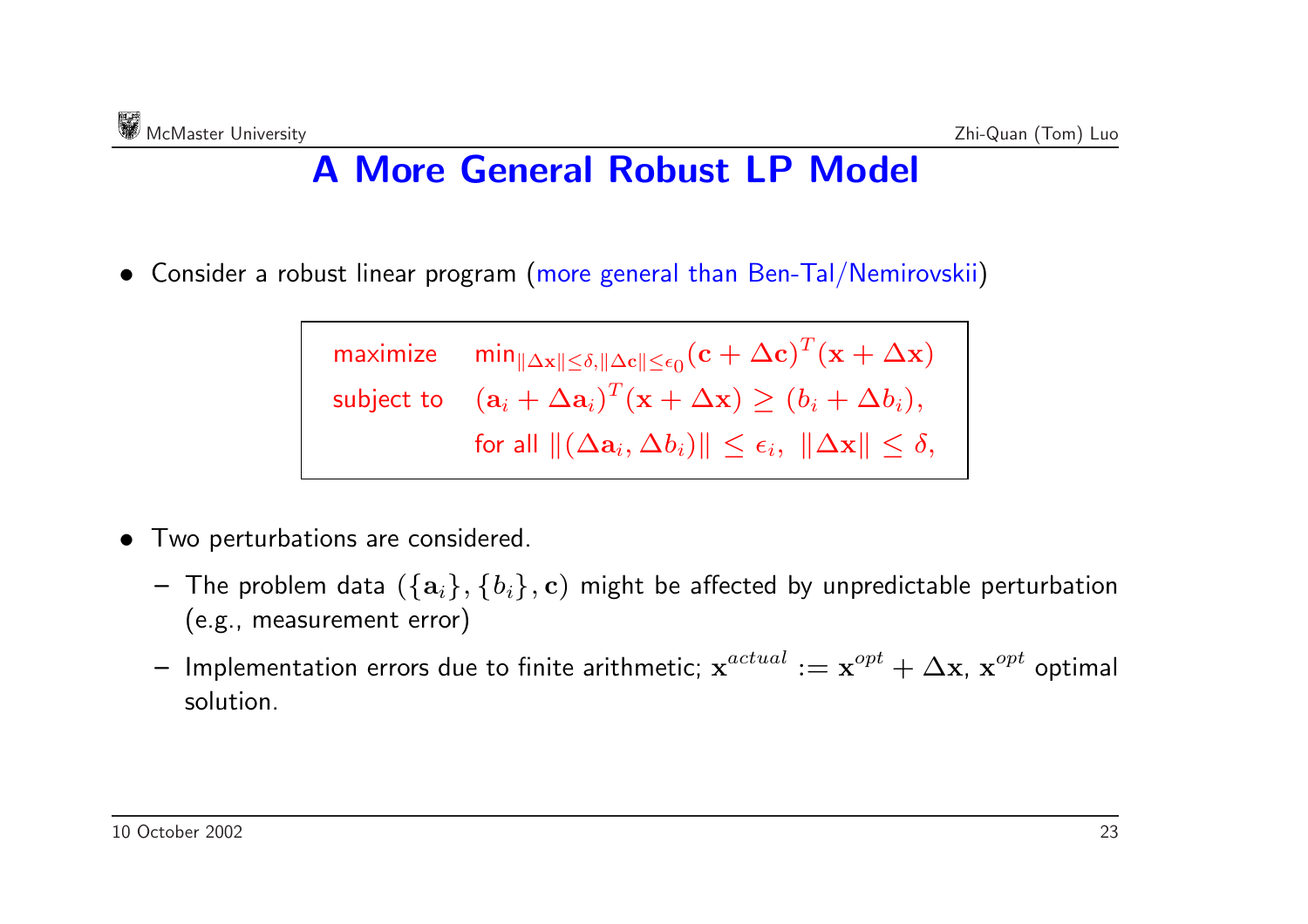#### **Example: Design of <sup>a</sup> Linear Phase FIR Filter**

 $\bullet$  For a linear phase FIR filter  $\mathbf{h} = (h_1...,h_n) \in \Re^n$ , the frequency response is

$$
H(e^{j\omega})=e^{-jn\omega}(h_1+h_2\cos\omega+\cdots+h_n\cos(n\omega))=e^{-jn\omega}(\cos\omega)^T h.
$$

• **Spectral envelope constraint:**

$$
L(e^{-j\omega}) \leq (\cos \omega)^{T} \mathbf{h} \leq U(e^{-j\omega}), \quad \forall \omega \in [0, \pi]
$$
 (6)

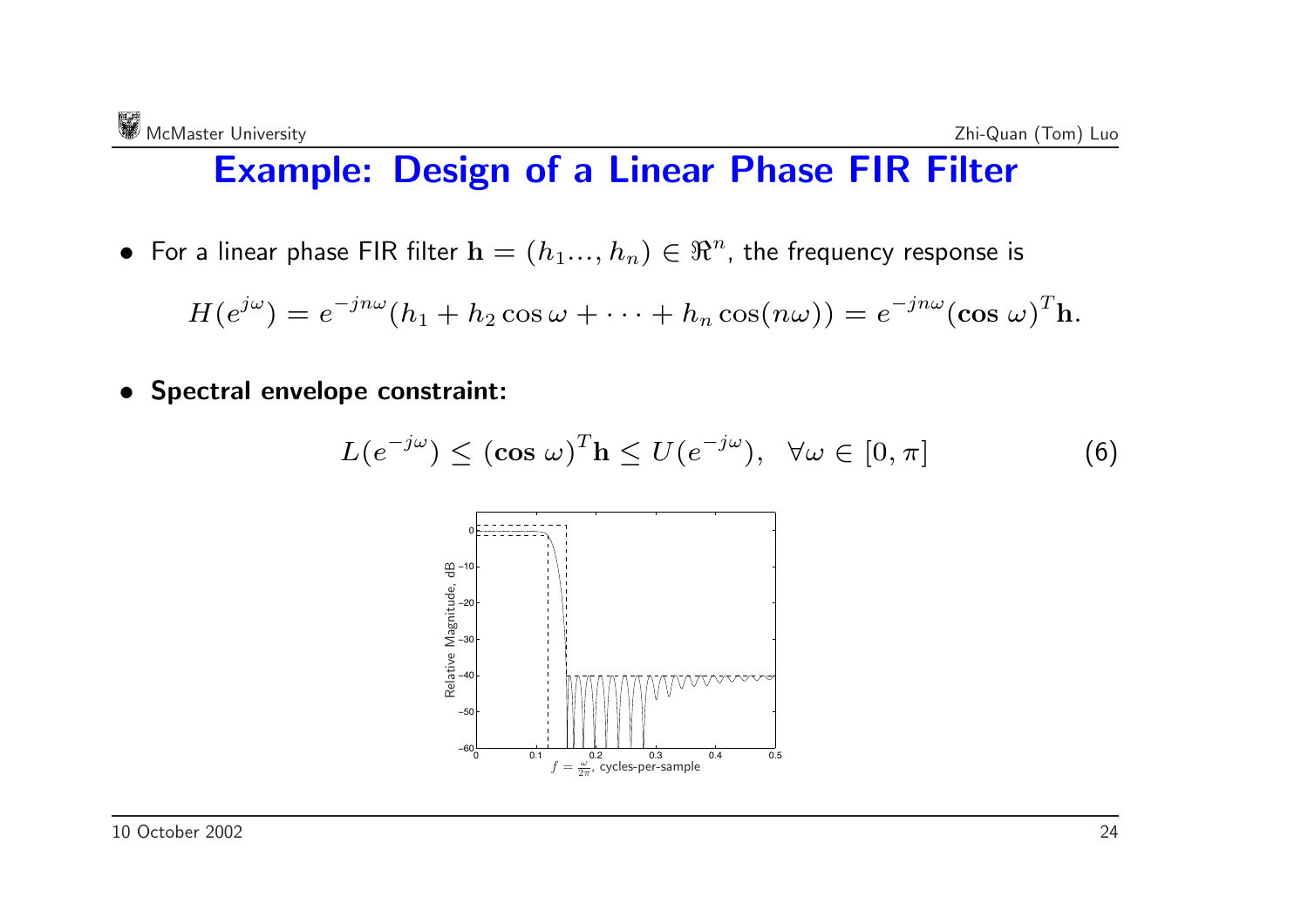## **Example: Design of <sup>a</sup> Linear Phase FIR Filter**

- Finding <sup>a</sup> discrete **<sup>h</sup>** (say, 4-bit integer) satisfying (6) is NP-hard.
- Ignoring discrete structure of **<sup>h</sup>**, we can find <sup>a</sup> **<sup>h</sup>** satisfying (6) in poly. time. However, rounding such solution to the nearest discrete **h** may degrade performance significantly.
- Strategy:
	- (a) discretize the frequency  $[0, \pi]$ ;
	- (b) find <sup>a</sup> solution robust to discretization and rounding errors.
- This leads to the following notion of robustly feasible solution:

$$
L(e^{-j\omega_i}) \leq (\cos \omega_i + \Delta_i)^T (\mathbf{h} + \Delta \mathbf{h}) \leq U(e^{-j\omega_i}),
$$
  
for all  $\|\Delta_i\| \leq \epsilon$ ,  $\|\Delta \mathbf{h}\| \leq \delta$ .

• ∆*<sup>i</sup>* accounts for discretization error, while ∆**h** takes care of rounding errors.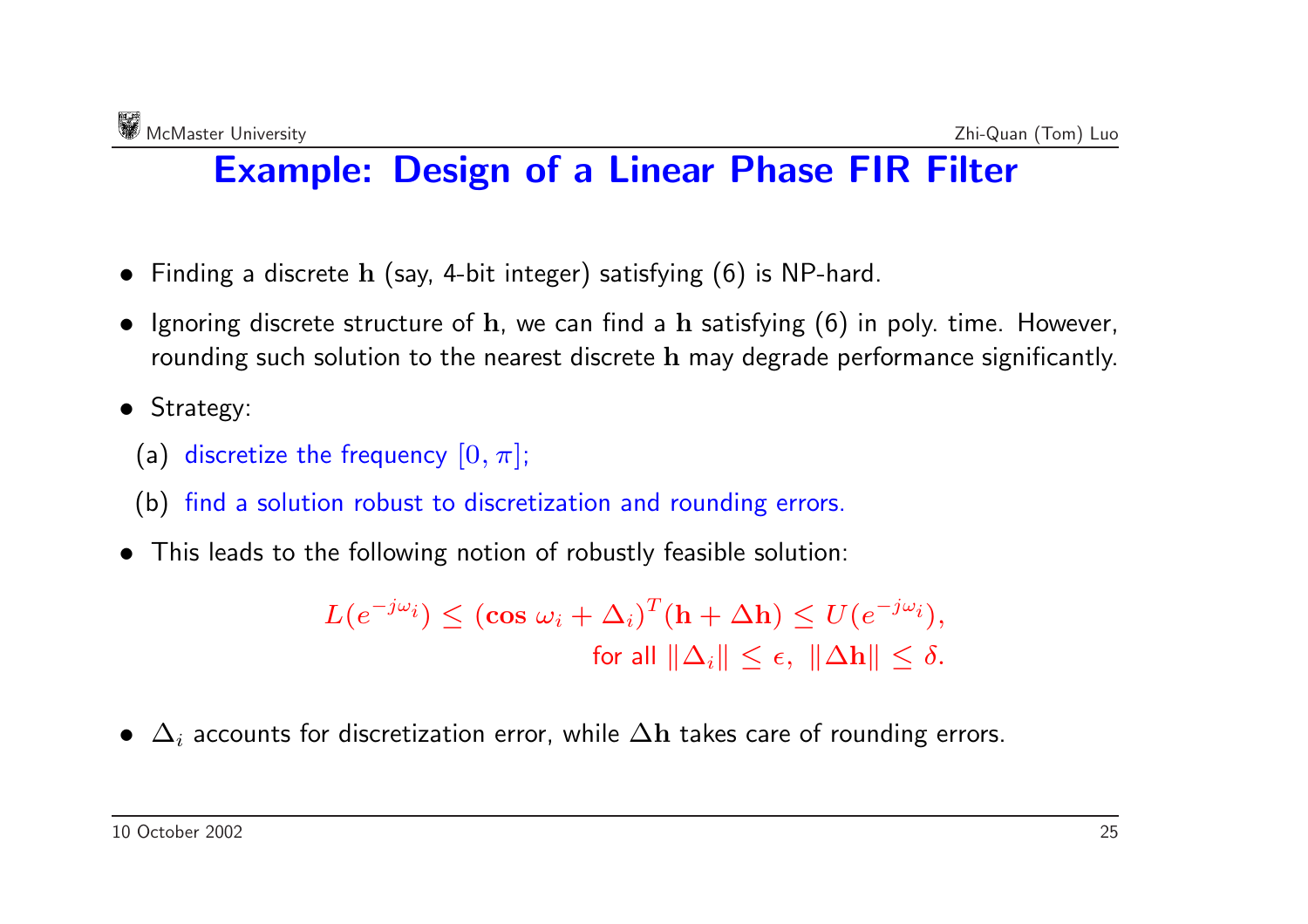## **Robustly Feasible Solution**

$$
\text{Definition} \Rightarrow \begin{vmatrix} (\mathbf{a}_i + \Delta \mathbf{a}_i)^T (\mathbf{x} + \Delta \mathbf{x}) \ge (\mathbf{b}_i + \Delta \mathbf{b}_i), \\ \text{for all } ||(\Delta \mathbf{a}_i, \Delta \mathbf{b}_i)|| \le \epsilon_i, ||\Delta \mathbf{x}|| \le \delta, \ \forall i \end{vmatrix}
$$

#### 介

$$
\mathbf{a}_i^T(\mathbf{x} + \Delta \mathbf{x}) - \mathbf{b}_i - \epsilon_i \sqrt{\|\mathbf{x} + \Delta \mathbf{x}\|^2 + 1} \ge 0, \quad \forall \|\Delta \mathbf{x}\| \le \delta, \ \forall i
$$

 $\hat{\psi}$ 

$$
\begin{bmatrix}\nI & \sqrt{\epsilon_i} \begin{bmatrix}\n\mathbf{x} + \Delta \mathbf{x} \\
1\n\end{bmatrix} \\
\sqrt{\epsilon_i} \begin{bmatrix}\n(\mathbf{x} + \Delta \mathbf{x})^T & 1\n\end{bmatrix} & \mathbf{a}_i^T(\mathbf{x} + \Delta \mathbf{x}) - \mathbf{b}_i\n\end{bmatrix} \succeq \mathbf{0}, \ \forall \ \|\Delta \mathbf{x}\| \leq \delta, \ \forall i
$$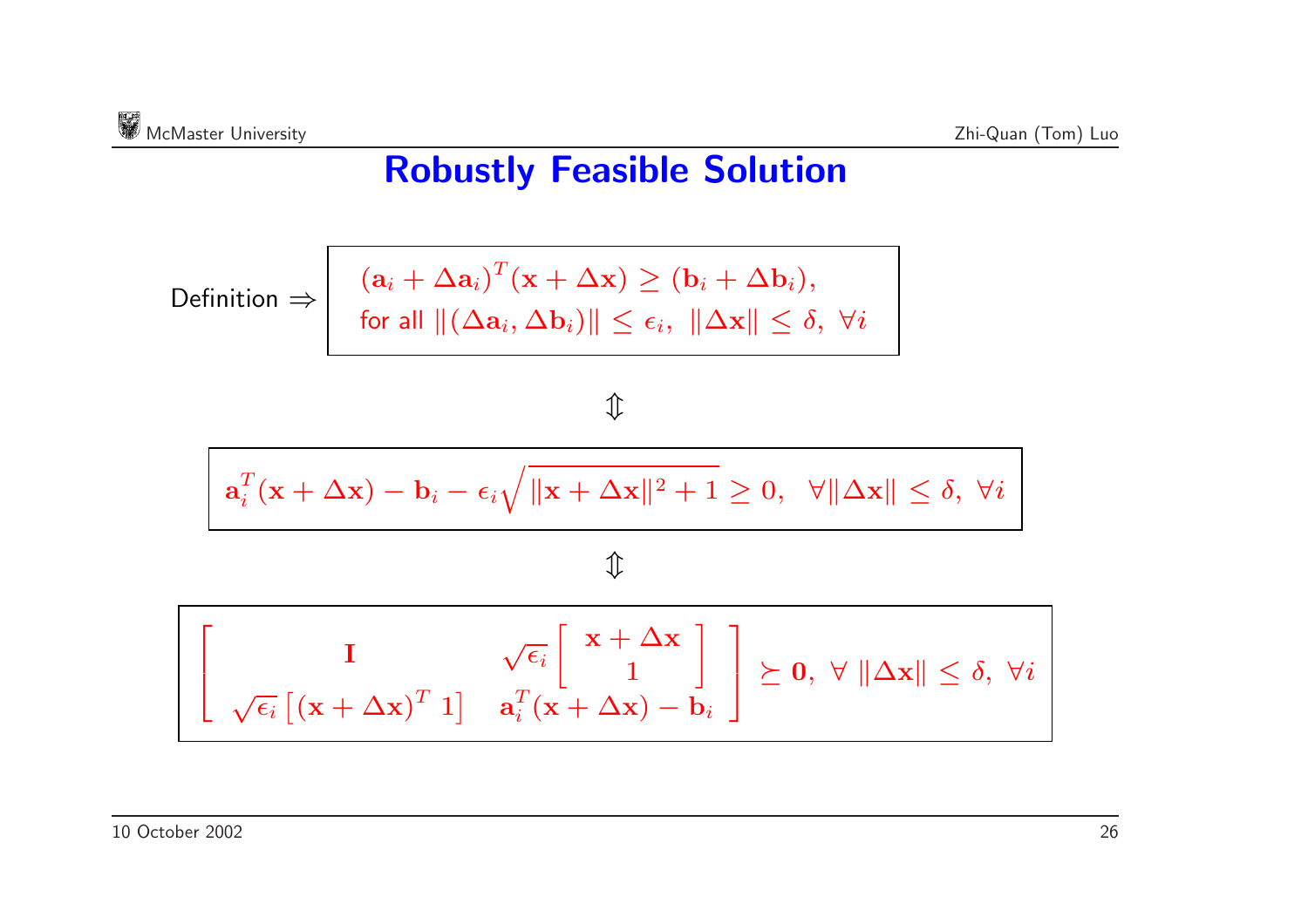## **Robustly Feasible Solution: LMI formulation**

Using our early results, we obtain the following equivalent LMI characterization of robustly feasible solution

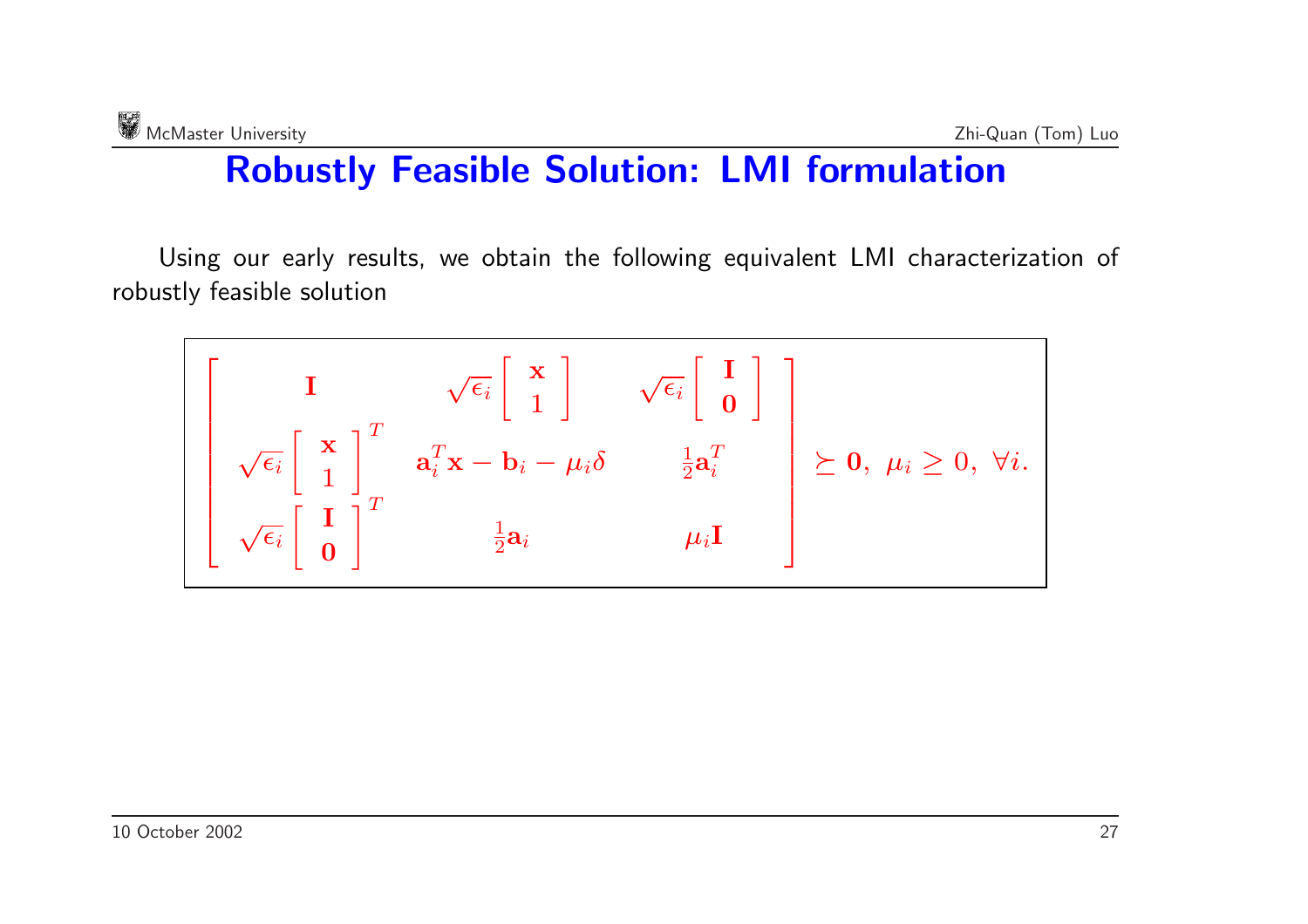## **Robust Linear Programming: Continued**

As for the objective, we introduce <sup>a</sup> new variable *t* and <sup>a</sup> new constraint

$$
\boxed{ \begin{array}{c} t-(\mathbf{c}+\Delta \mathbf{c})^T(\mathbf{x}+\Delta \mathbf{x}) \geq 0, \enspace \forall \ \|\Delta \mathbf{c}\| \leq \epsilon_0, \ \|\Delta \mathbf{x}\| \leq \delta \\ \hline \quad \quad \ \downarrow \\ \boxed{ \begin{array}{c} t-\mathbf{c}^T(\mathbf{x}+\Delta \mathbf{x}) \geq \epsilon_0\|\mathbf{x}+\Delta \mathbf{x}\|, \enspace \forall \ \|\Delta \mathbf{x}\| \leq \delta \\ \quad \ \ \downarrow \\ \end{array} }} \\ \boxed{ \begin{array}{c} \boxed{ \begin{array}{c} \mathbf{I} \\ \sqrt{\epsilon_0}(\mathbf{x}+\Delta \mathbf{x})^T \end{array} } \begin{array}{c} \sqrt{\epsilon_0}\mathbf{x}+\Delta \mathbf{x} \\ t-\mathbf{c}^T(\mathbf{x}+\Delta \mathbf{x}) \end{array} } \begin{array}{c} \geq 0 \ \forall \ \|\Delta \mathbf{x}\| \leq \delta \\ \quad \ \ \, \downarrow \\ \end{array} } \\ \boxed{ \begin{array}{c} \boxed{ \begin{array}{ccc} \mathbf{I} \\ \sqrt{\epsilon_0}\mathbf{x}^T \end{array} } \begin{array}{c} t-\mathbf{c}^T\mathbf{x} - \mu_0\delta & -\frac{1}{2}\mathbf{c}^T \\ -\frac{1}{2}\mathbf{c} \end{array} } \begin{array}{c} \geq 0, \ \mu_0 \geq 0. \end{array} } \end{array} }
$$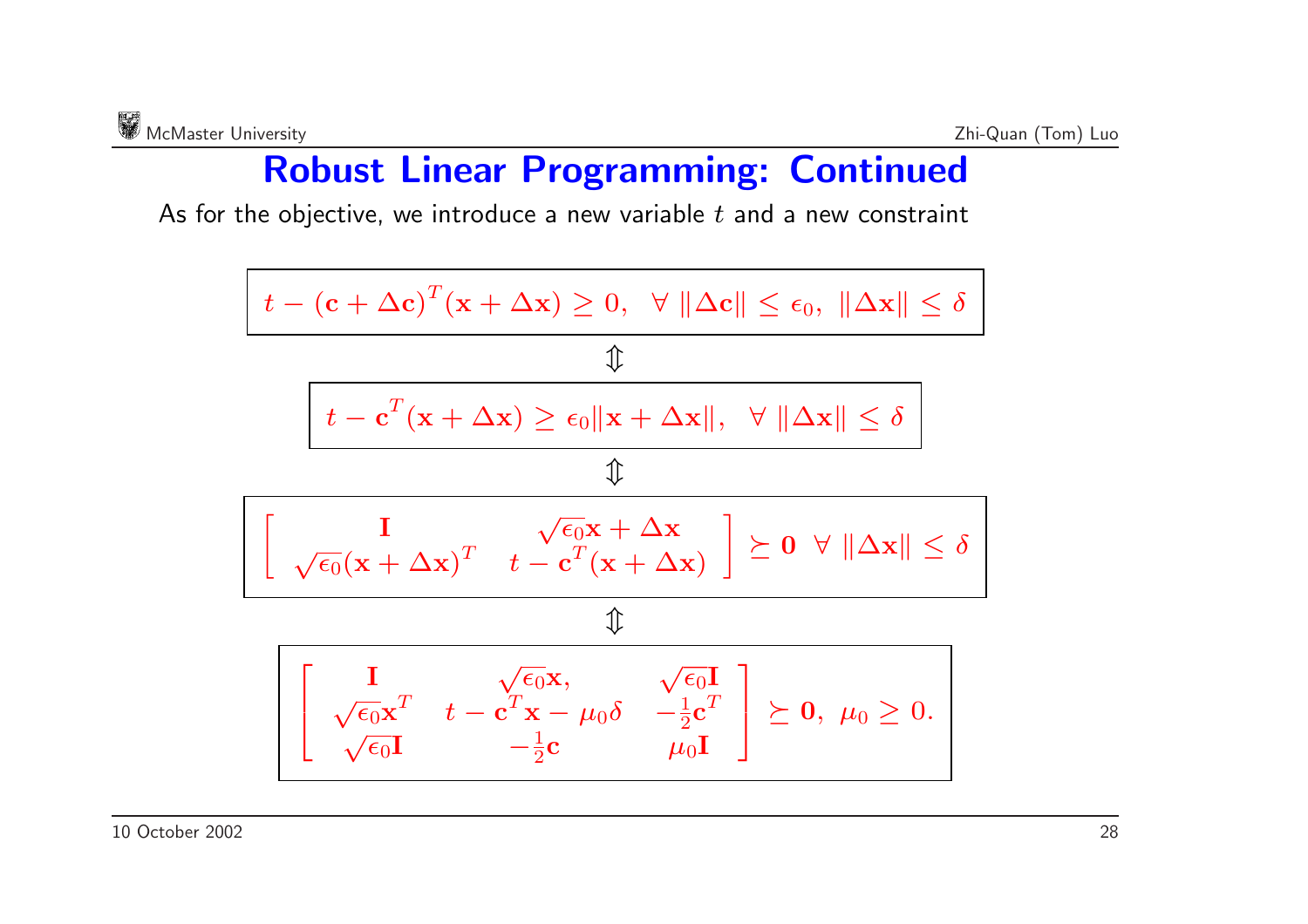## **Robust LP: LMI formulation**



Remark: This extends the work of Ben-Tal and Nemirovskii.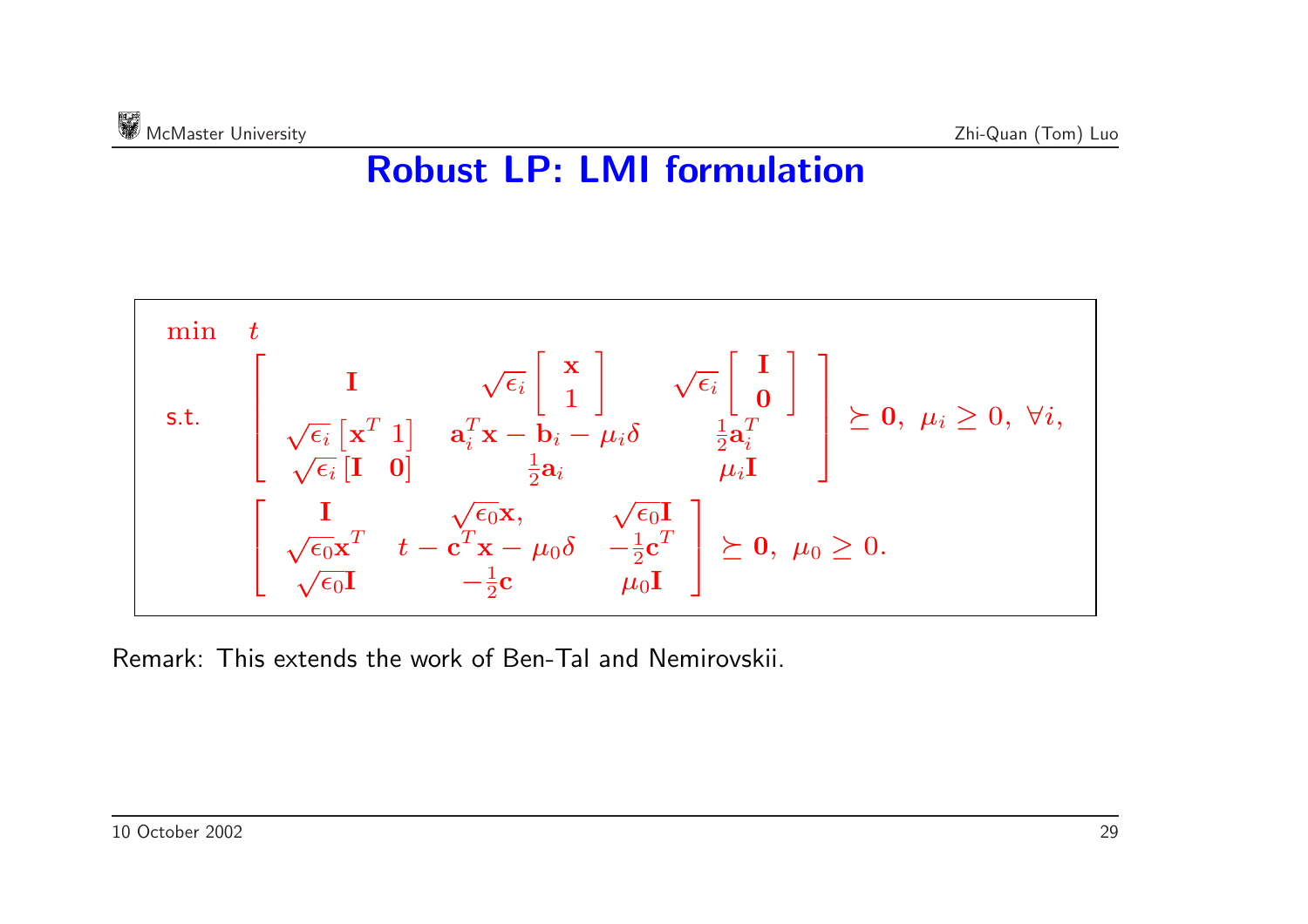## **Robust Beamforming Application**



- Widely used in wireless communications, microphone array speech processing, radar, sonar, medical imaging, radio astronomy.
- The output of <sup>a</sup> narrowband beamformer is given by

$$
y(k) = \mathbf{w}^{H} \mathbf{x}(k)
$$
 (7)

where *k* is the sample index.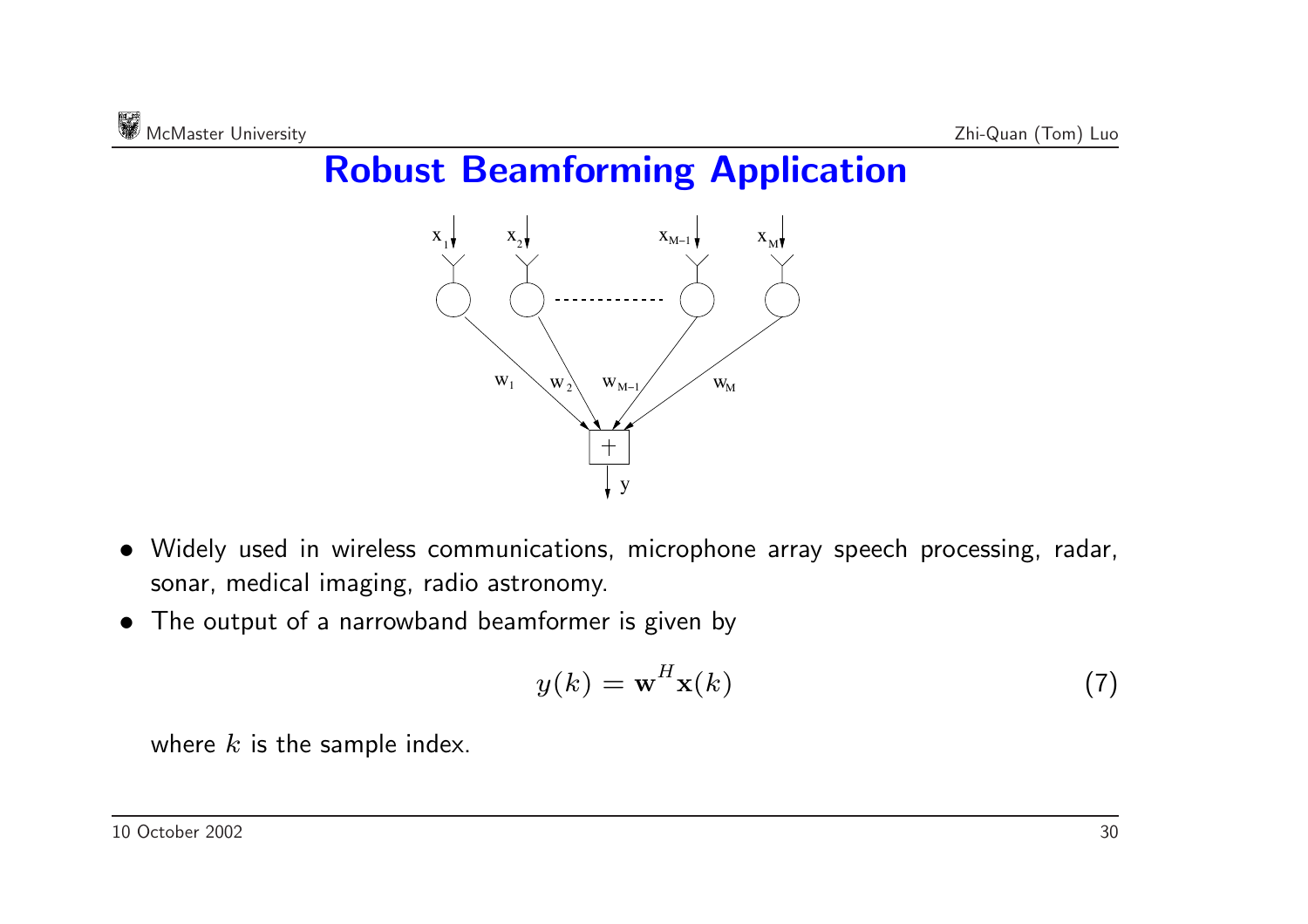• The observation vector is given by

$$
\mathbf{x}(k) = \mathbf{s}(k) + \mathbf{i}(k) + \mathbf{n}(k) = s(k)\mathbf{a} + \mathbf{i}(k) + \mathbf{n}(k)
$$
\n(8)

where  $s(k)$ ,  $\mathbf{i}(k)$ , and  $\mathbf{n}(k)$  are the desired signal, interference, and noise components, respectively. Here, *<sup>s</sup>*(*k*) is the signal waveform, and **<sup>a</sup>** is the signal steering vector.

- The robustness of <sup>a</sup> beamformer to <sup>a</sup> mismatch between the nominal (presumed) and real signal steering vectors becomes the main issue.
- Such mismatches can occur in practical situations as <sup>a</sup> consequence of look direction and signal pointing errors, imperfect array calibration and distorted antenna shape, array manifold mismodeling due to source wavefront distortions caused by environmental inhomogeneities, near-far problem, source spreading and local scattering.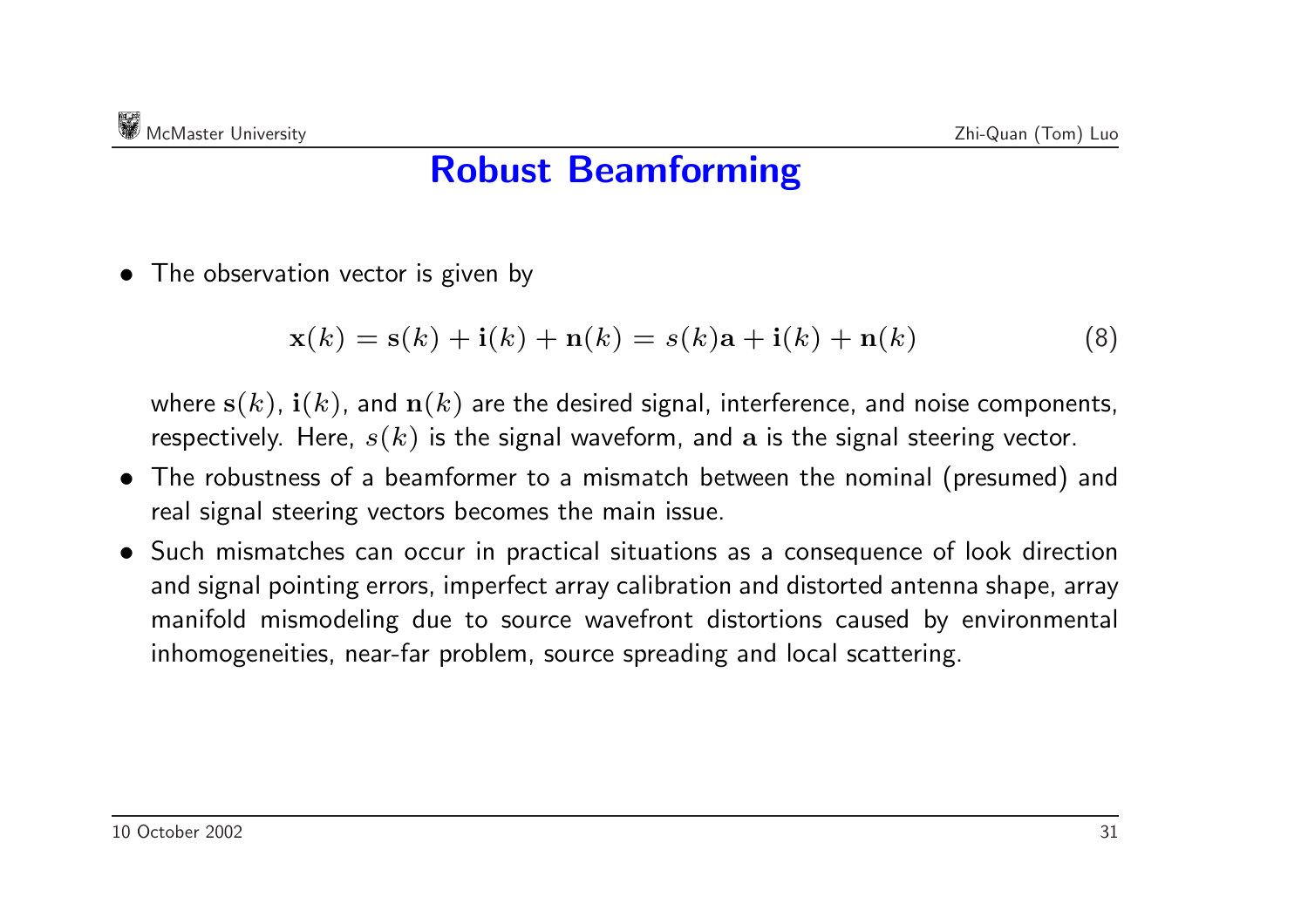• The optimal weight vector can be obtained through the maximization of the Signal-to-Interference-plus-Noise Ratio (SINR)

$$
\text{SINR} = \frac{\sigma_{\text{s}}^2 \, |\mathbf{w}^H \mathbf{a}|^2}{\mathbf{w}^H \mathbf{R}_{\mathbf{i}+\mathbf{n}} \mathbf{w}} \tag{9}
$$

where 
$$
\mathbf{R}_{i+n} = E \{ (\mathbf{i}(t) + \mathbf{n}(t)) (\mathbf{i}(t) + \mathbf{n}(t))^H \}.
$$

• The maximization of (9) is equivalent to

$$
\text{minimize}_{\mathbf{w}} \mathbf{w}^H \mathbf{R}_{i+n} \mathbf{w} \qquad \text{subject to} \qquad \mathbf{w}^H \mathbf{a} = 1 \tag{10}
$$

• The optimal weight vector is

$$
\mathbf{w}_{\mathrm{opt}} = \alpha \, \mathbf{R}_{i+n}^{-1} \, \mathbf{a} \tag{11}
$$

where  $\alpha = (\mathbf{a}^H \mathbf{R}_{i+n}^{-1} \mathbf{a})^{-1}$  is the normalization constant (to be omitted for brevity).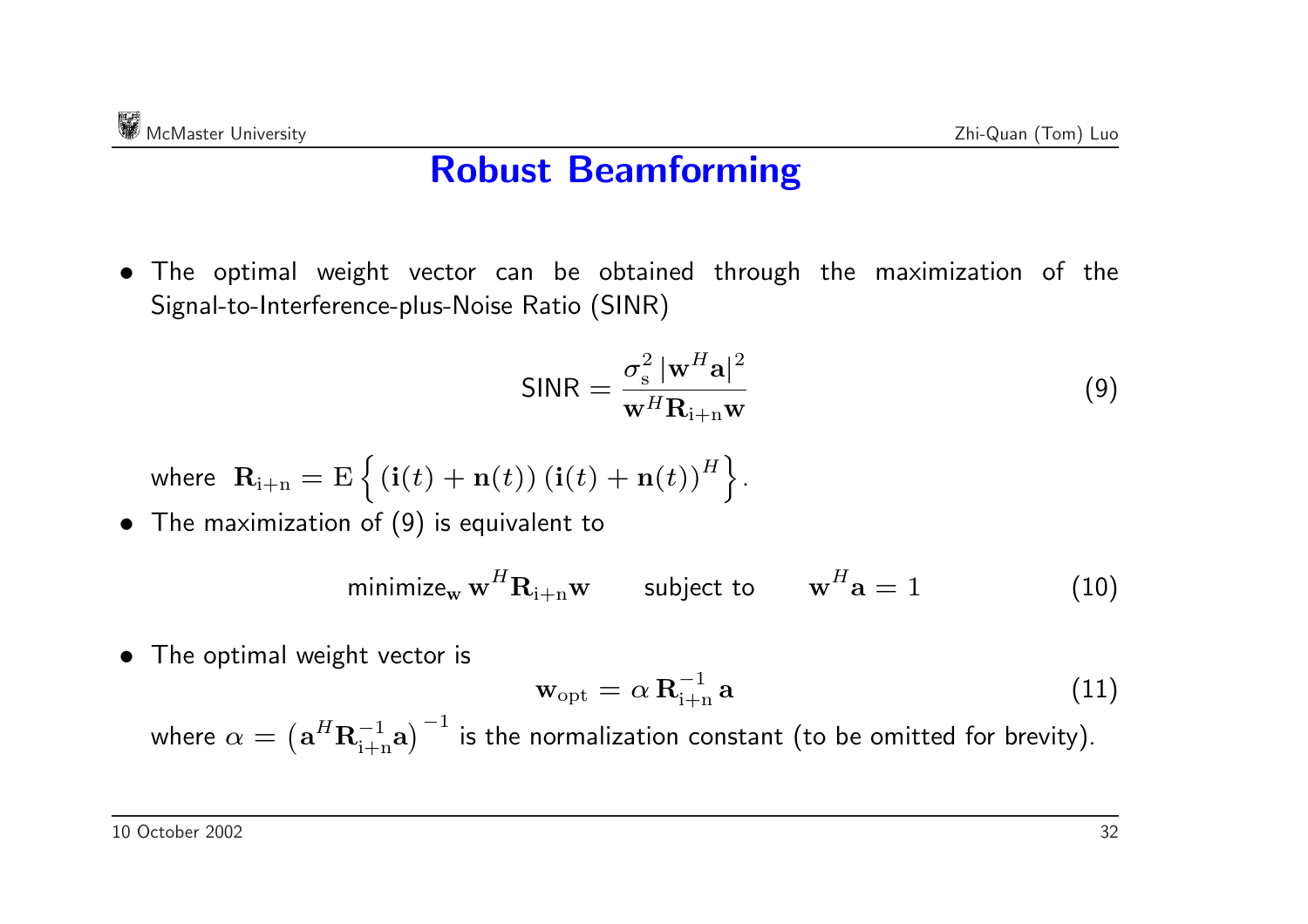$\bullet$  In practical applications, the exact signal-plus-noise covariance matrix  $\mathbf{R}_{\mathrm{i+n}}$  is unavailable. Therefore, the sample covariance matrix

$$
\hat{\mathbf{R}} = \frac{1}{N} \sum_{n=1}^{N} \mathbf{x}(n) \mathbf{x}(n)^{H}
$$
\n(12)

should be used. Here, *N* is the training sample size.

• In this case, the problem (10) should be rewritten as

$$
\text{minimize}_{\mathbf{w}} \mathbf{w}^H \hat{\mathbf{R}} \mathbf{w} \qquad \text{subject to} \qquad \mathbf{w}^H \mathbf{a} = 1. \tag{13}
$$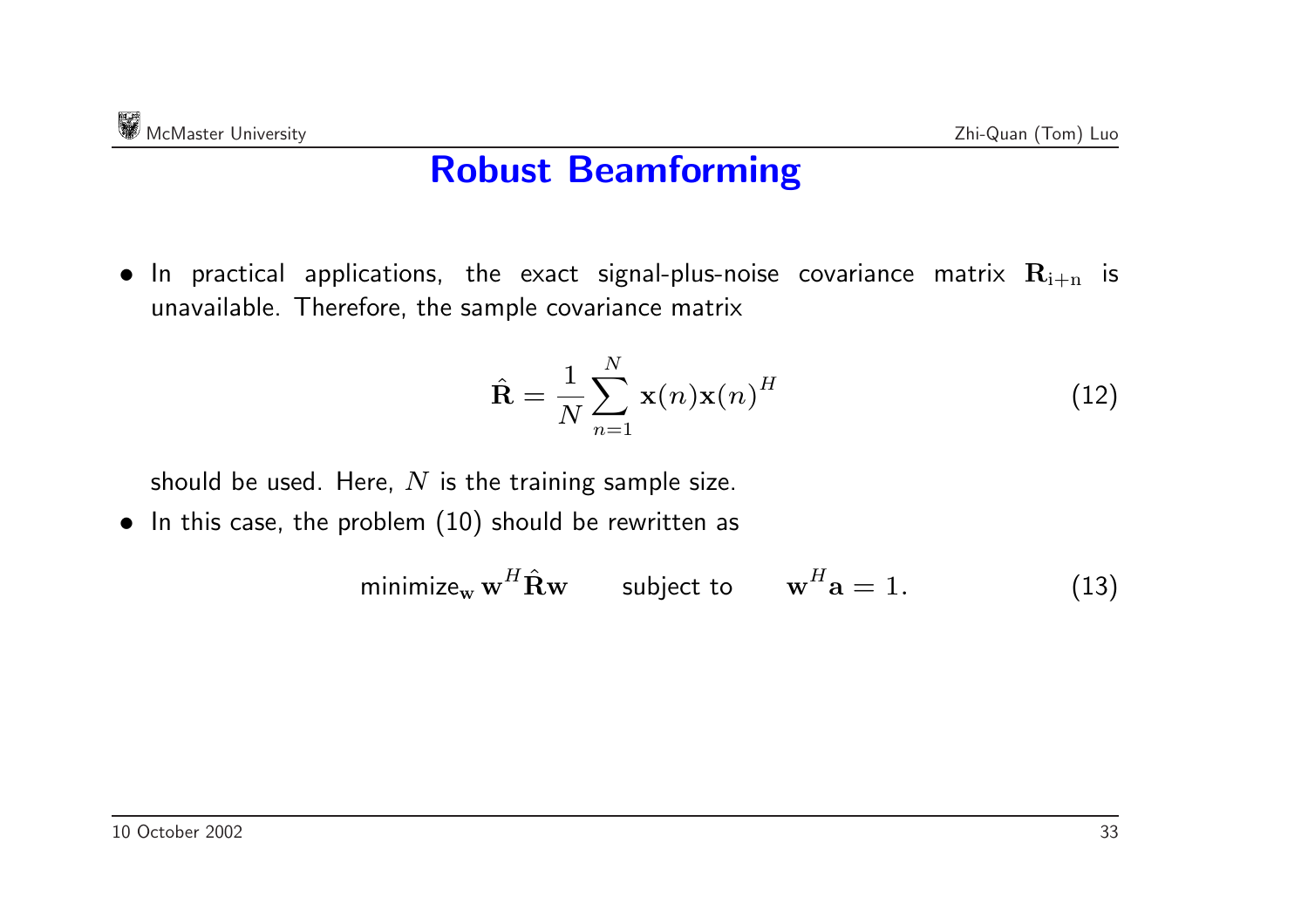• In practical applications, the steering vector distortions **<sup>e</sup>** can be bounded:

 $\|\mathbf{e}\| \leq \epsilon.$ 

• Then, the actual signal steering vector belongs to the set

 $\mathcal{A}(\epsilon) = \{c \mid c = a + e, \|\mathbf{e}\| \leq \epsilon\}$ 

 $\bullet~$  We impose a constraint that for all vectors in  $\mathcal{A}(\epsilon)$ , the array response should not be smaller than one, i.e.

$$
|\mathbf{w}^H \mathbf{c}| \ge 1 \qquad \text{for all} \qquad \mathbf{c} \in \mathcal{A}(\epsilon)
$$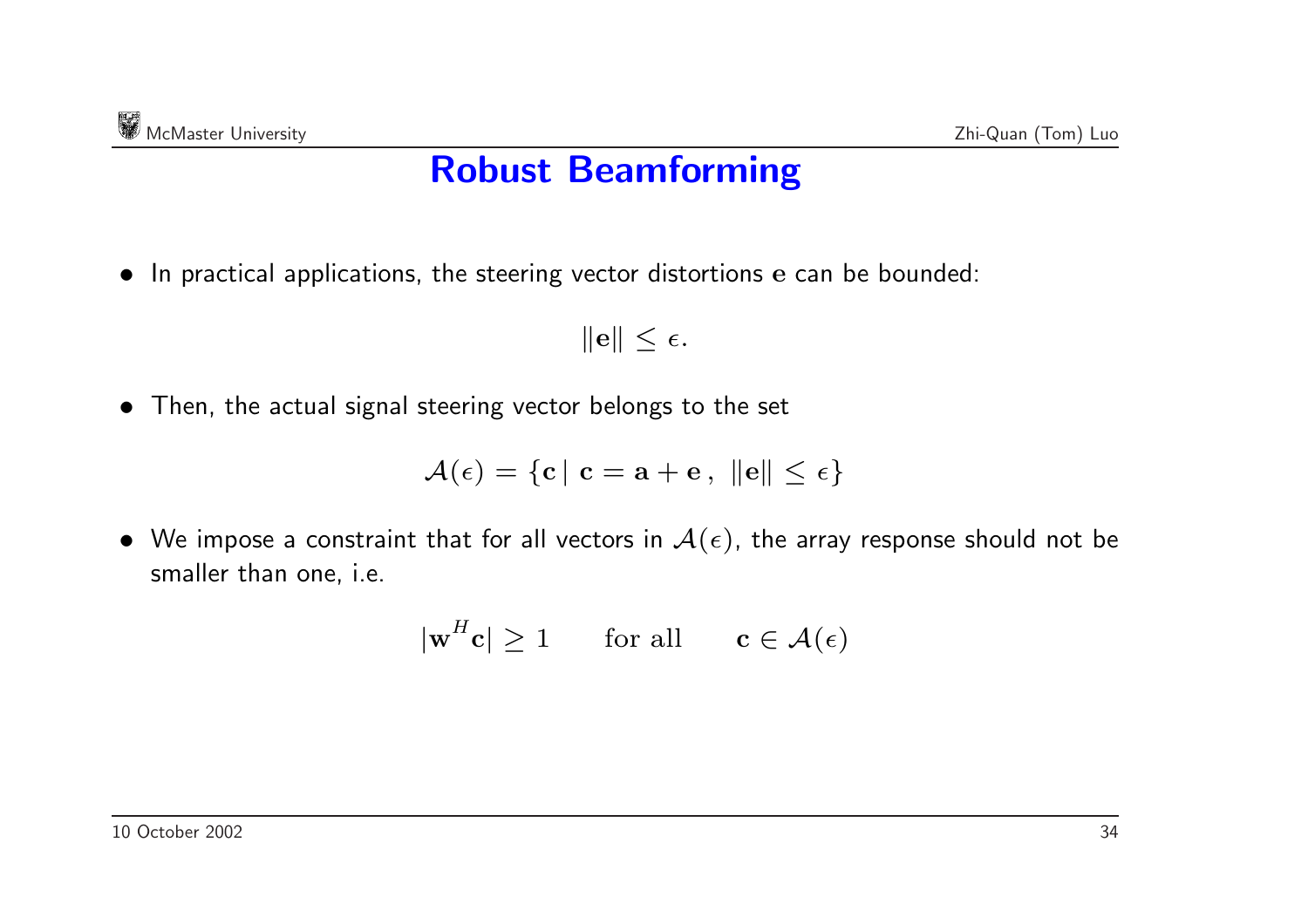### **Formulation**

• The robust formulation of adaptive beamformer is

| minimize <sub>w</sub> $\mathbf{w}^H \hat{\mathbf{R}} \mathbf{w}$ |                                                                                                    |  |
|------------------------------------------------------------------|----------------------------------------------------------------------------------------------------|--|
|                                                                  | subject to $ \mathbf{w}^H(\mathbf{a}+\mathbf{e})  \ge 1$ , for all $\ \mathbf{e}\  \le \epsilon$ . |  |

- $\bullet$  For each choice of  $\mathbf{e}$ , the condition  $|\mathbf{w}^H(\mathbf{a} + \mathbf{e})| \geq 1$  represents a nonlinear and nonconvex constraint on **<sup>w</sup>**.
- $\bullet$  Since there are an infinite number of vectors  $\mathbf{e}$  with  $\|\mathbf{e}\| \leq \epsilon$ , the robust beamforming problem is <sup>a</sup> semi-infinite nonconvex quadratic program.
- It is well known that the general nonconvex quadratically constrained quadratic programming problem is NP-hard and thus intractable.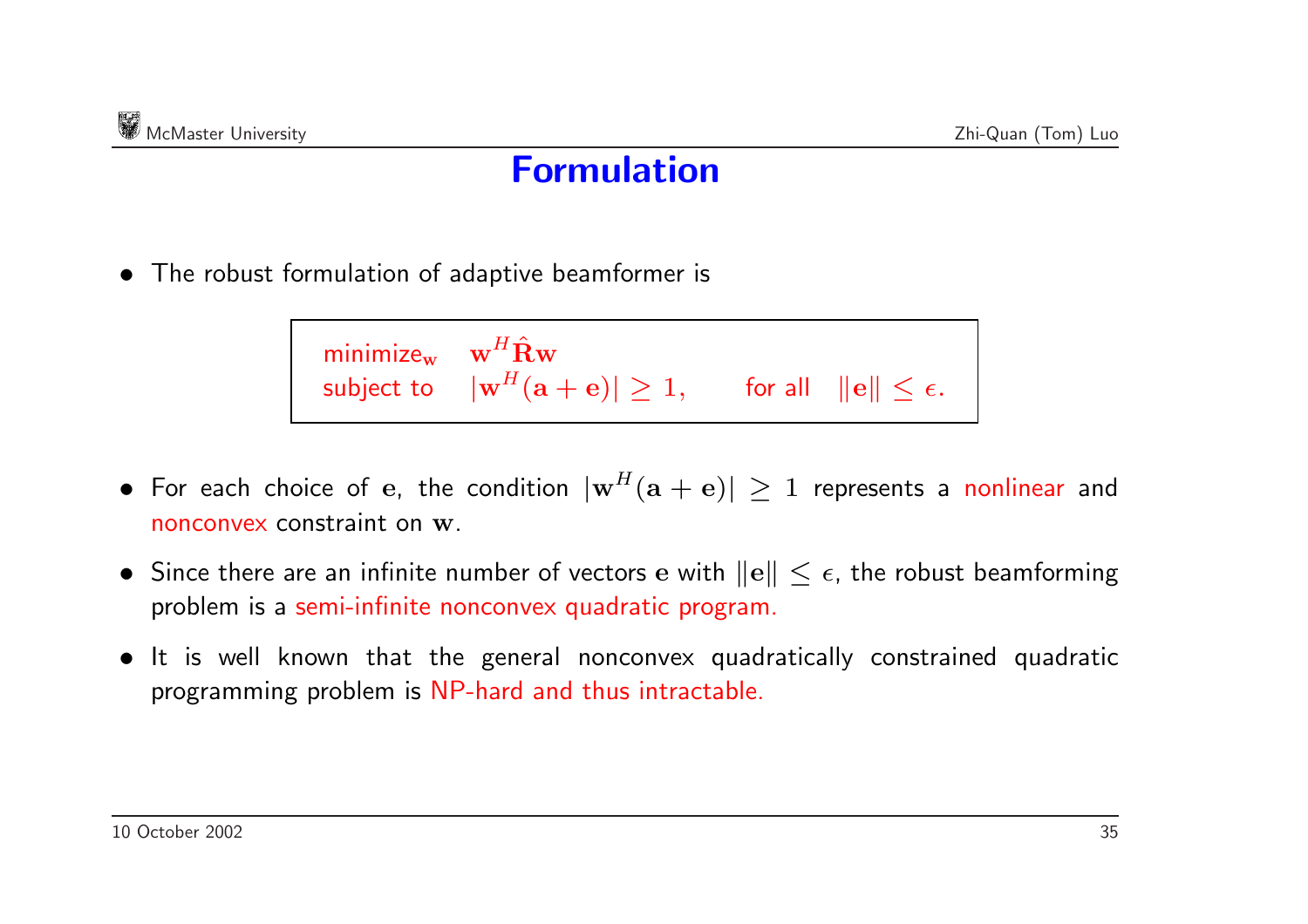## **Convex Reformulation**

• However, due to the special structure of the objective function and the constraints, the robust beamforming problem can be reformulated, surprisingly, as <sup>a</sup> convex second order cone program:



- •The reformulation is based on S-Procedure type results and the homogeneous nature of the objective function.
- The above SOCP can be efficiently and easily solved via interior point method.
- Similar work has been done recently independently by Boyd's group.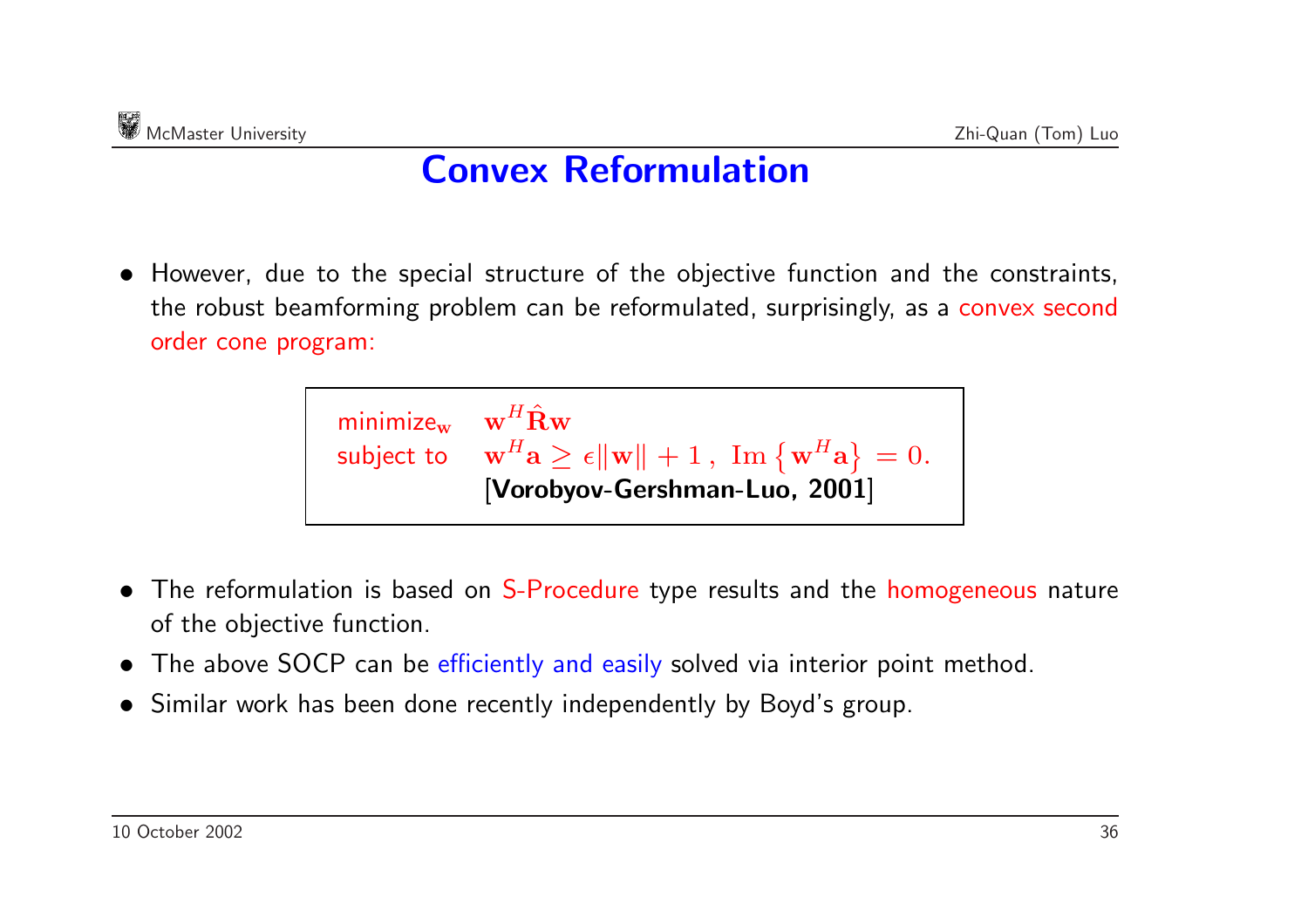### **Simulation Examples**

#### **Example 1: Steering vector mismatch due to local scattering**

- In this example, the presumed signal steering vector is <sup>a</sup> plane wave impinging on the array from  $3^\circ$ .
- The real steering vector is formed by five signal paths and is given by

$$
\tilde{\boldsymbol{a}} = \boldsymbol{a} + \sum_{i=1}^{4} e^{j\psi_i} \boldsymbol{b}(\theta_i)
$$
 (14)

where  $\boldsymbol{a}$  corresponds to the direct path, whereas  $\boldsymbol{b}(\theta_i)$   $(i = 1, 2, 3, 4)$  correspond to the coherently scattered paths, with  $\theta_i$ ,  $i = 1, 2, 3, 4$  independently drawn.

 $\bullet$  The phases  $\psi_i$ ,  $i=1,2,3,4$  are independently and uniformly drawn from the interval  $[0, 2\pi]$ .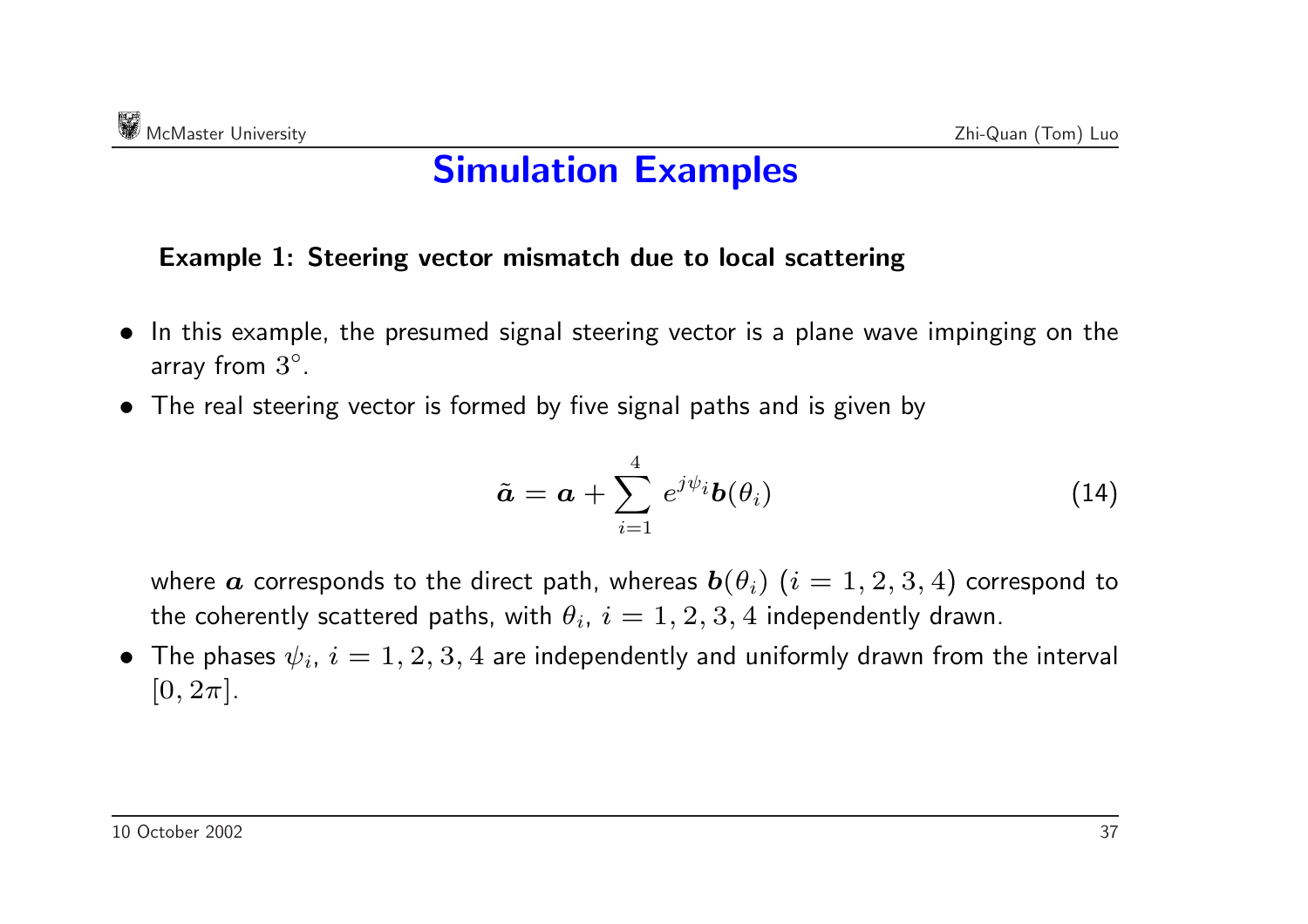## **Performance Comparison**

15



10 5 OUTPUT SINR (DB) OUTPUT SINR (DB) 0 <sup>−</sup>5 <sup>−</sup>10 OPTIMAL SINR PROPOSED ROBUST BEAMFORMER SMI BEAMFORMER <sup>−</sup>15 LSMI BEAMFORMER EIGENSPACE−BASED BEAMFORMER  $-20$ −20 −15 −10 −5 0 5 SNR (DB)

(b) output SINR versus SNR; 1st example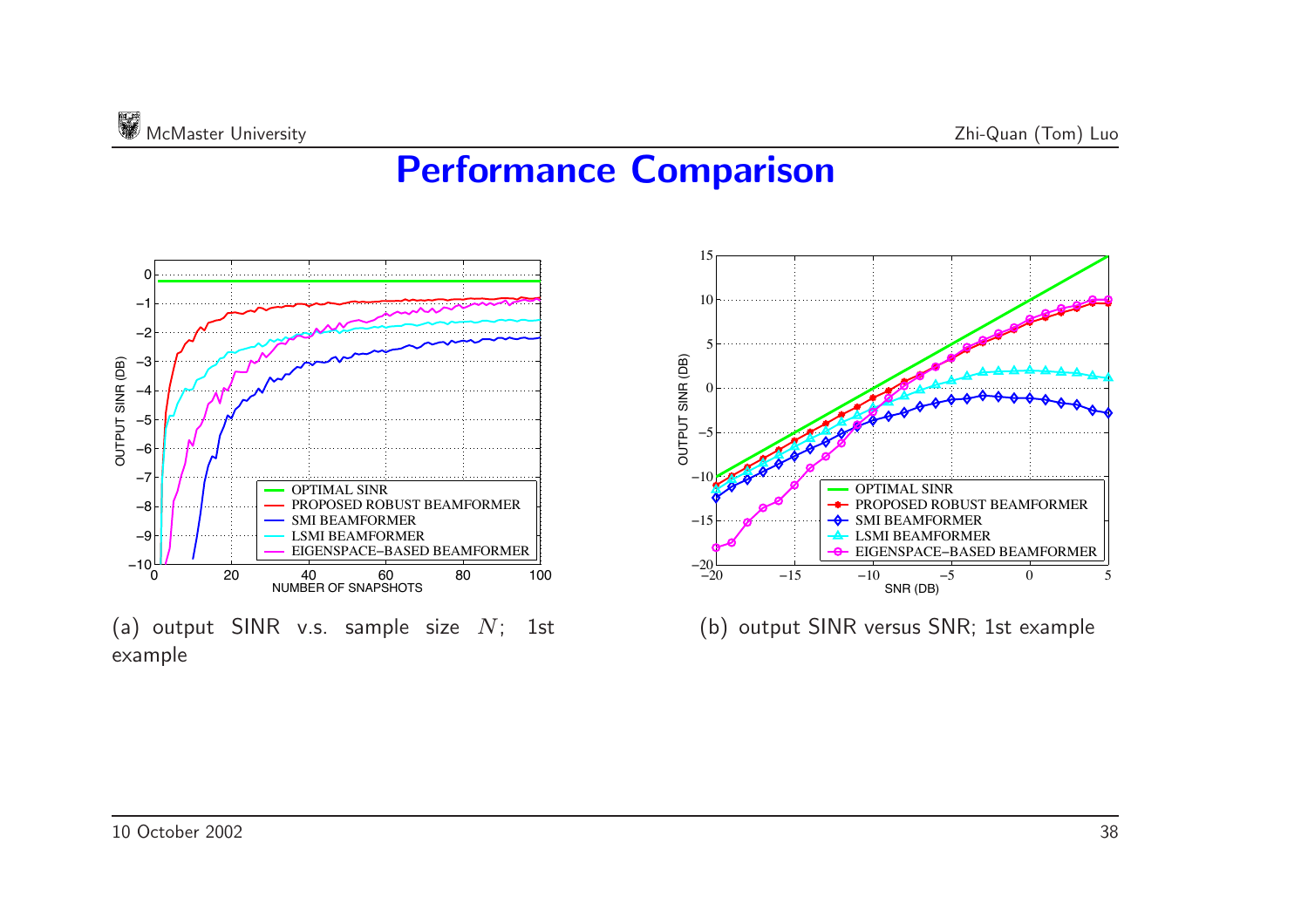### **Simulation Examples**

#### **Example 2: Near-far steering vector mismatch**

- In this example, we model the so-called near-far steering vector mismatch of the desired signal, whereby the presume steering vector of the signal is <sup>a</sup> plane wave impinging on the array from the normal direction  $0^\circ$ , whereas the real steering vector corresponds to the source located in the near field of the antenna at the distance  $D^2/\lambda = (M-1)^2\lambda/4$  from the geometrical center of the array, where  $D = (M - 1)\lambda/2$  is the length of array aperture.
- The performance of the methods tested versus the number of training snapshots *N* for the fixed  $SNR = -10$  dB is shown in Fig. (c). Fig. (d) shows the performance of these techniques versus SNR for the fixed training data size  $N = 30$ .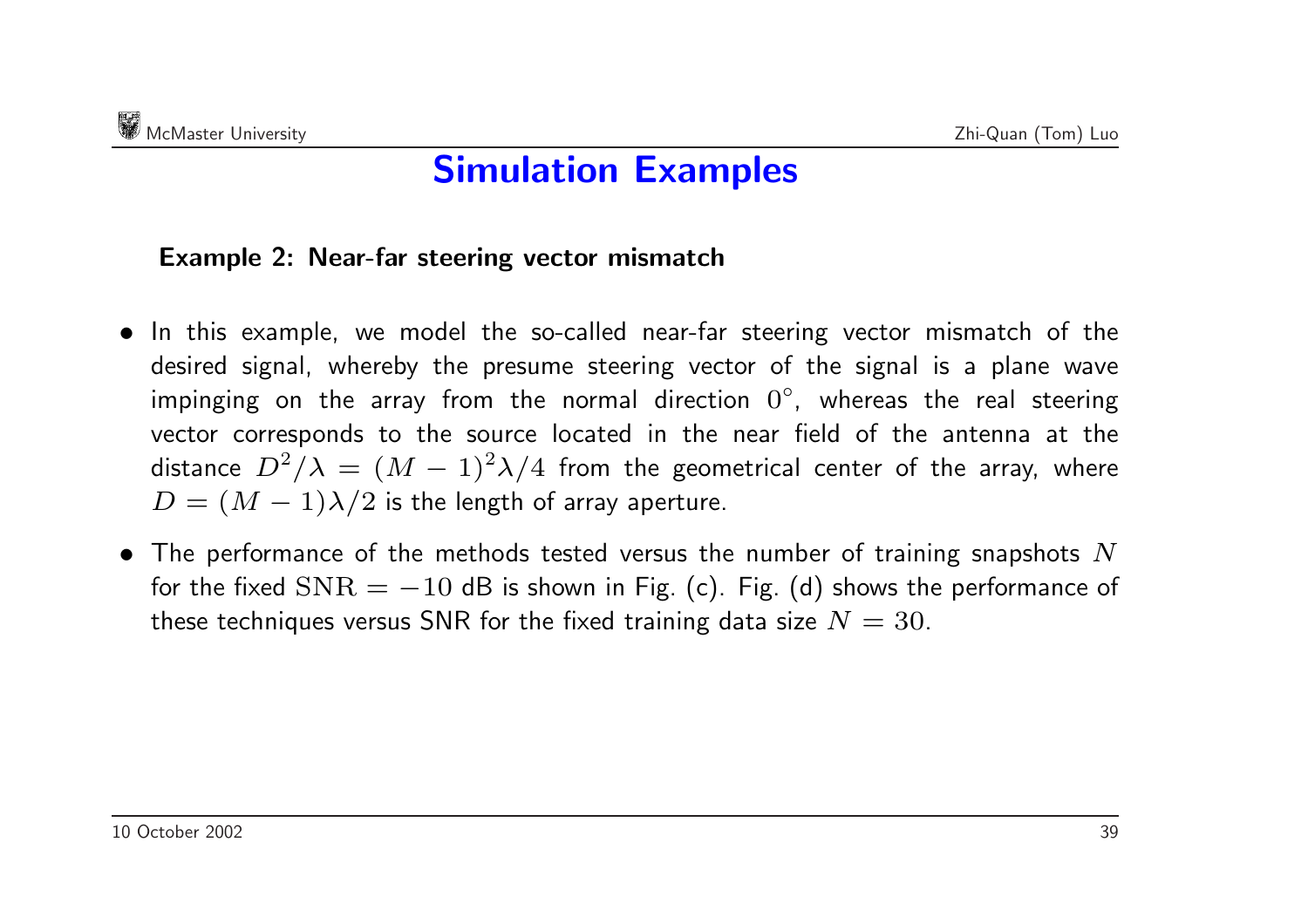## **Performance Comparison**



(c) output SINR v.s. sample size *<sup>N</sup>*; 2nd example



(d) output SINR versus SNR; 2nd example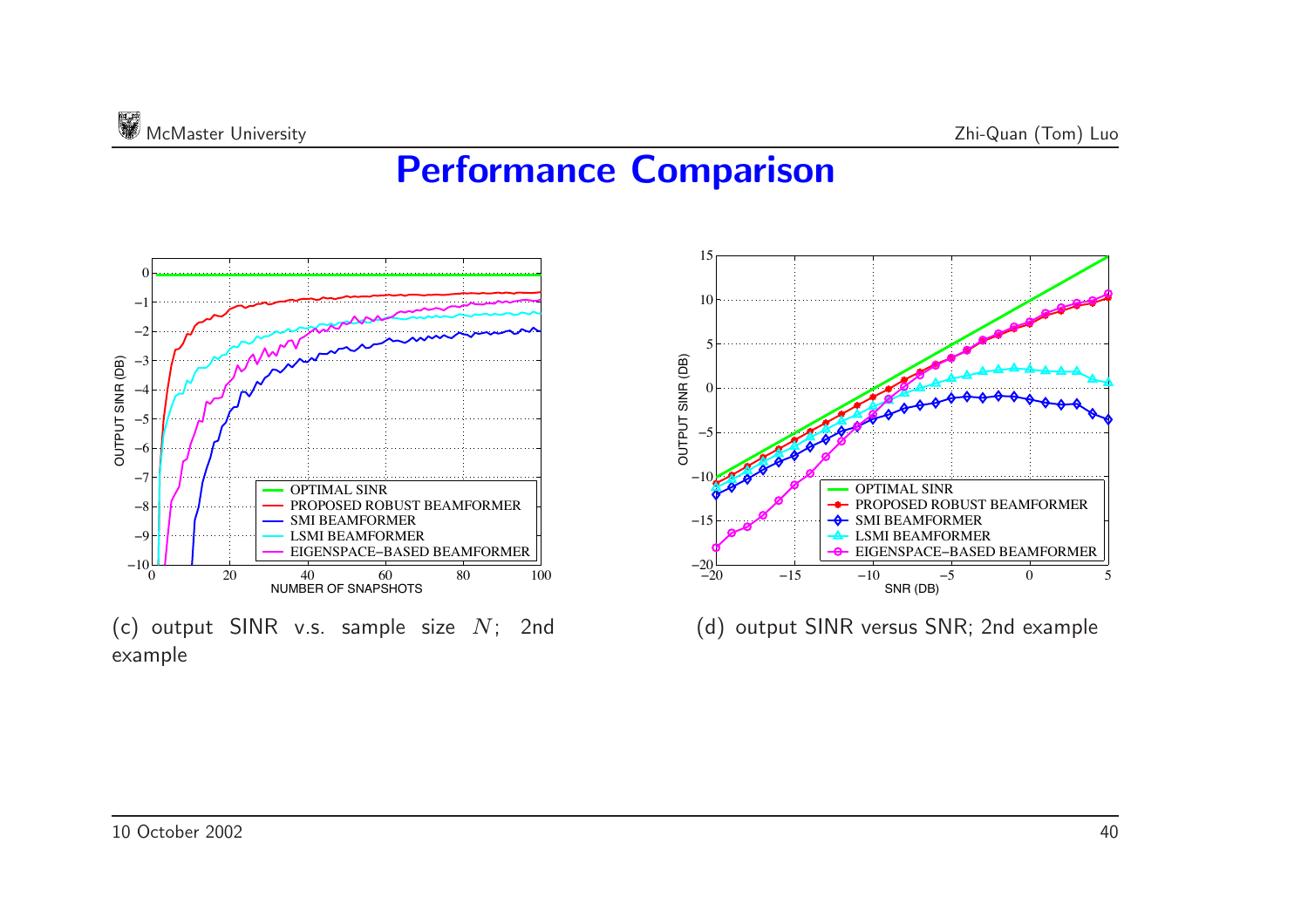## **Concluding Remarks**

Our work is on-going in two fronts: theoretical and application, both are nontrivial.

- 1. We provided <sup>a</sup> summary of our recent progress on the theoretical front:
	- Various extensions of the well known S-Procedure to the matrix setting
	- Characterization of robust QMI over the Stiefel manifold
- 2. In terms of applications:
	- Robust linear programming with data and rounding errors
	- Robust beamforming: seemingly nonconvex and difficult  $\Rightarrow$  convex SOC
	- Other applications we have successfully pursued: channel equalization, transmitter-receiver design, robust Kalman filtering, ...